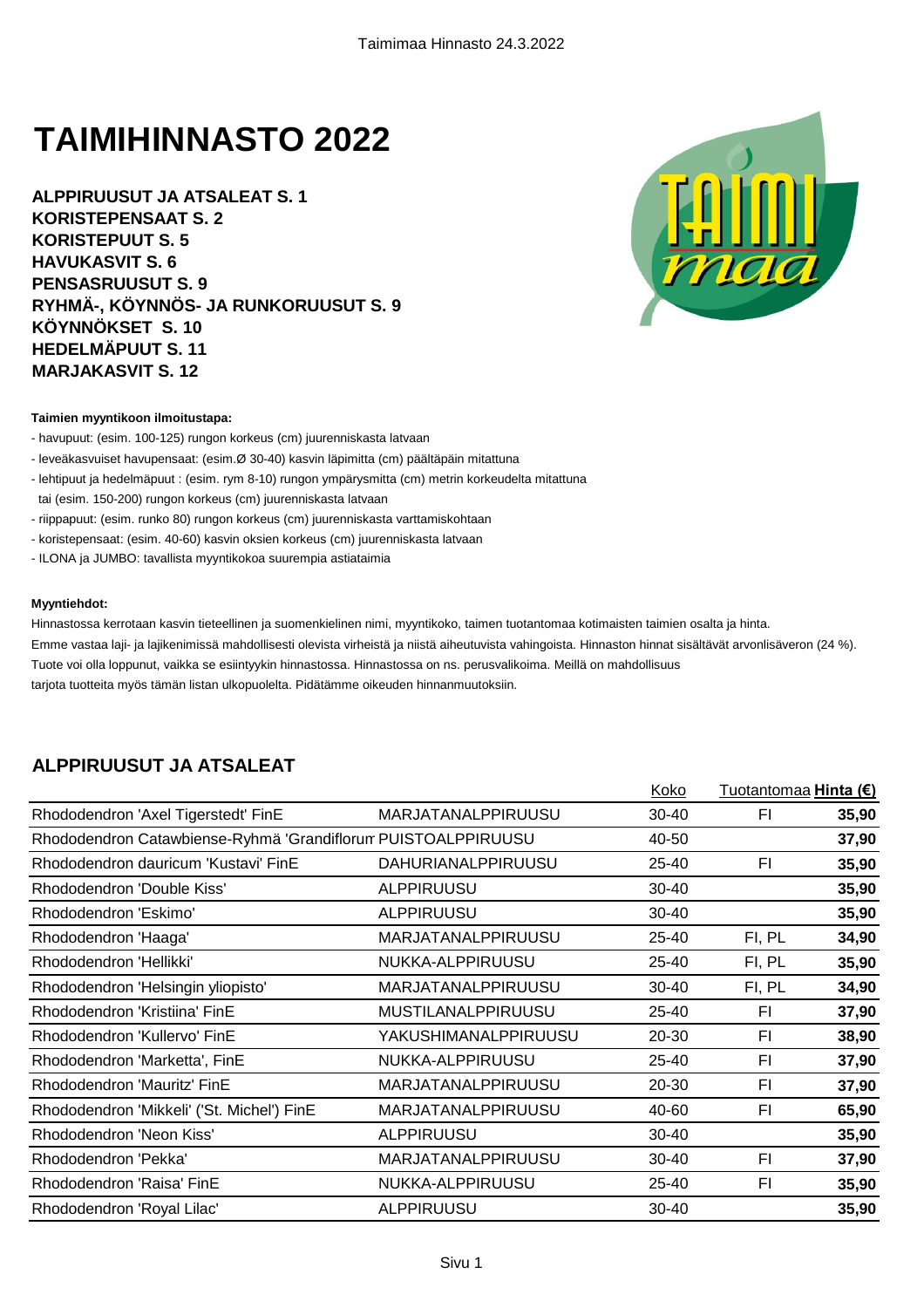| Rhododendron 'Royal Butterfly'                                | <b>ALPPIRUUSU</b>       | $30 - 40$ |    | 35,90 |
|---------------------------------------------------------------|-------------------------|-----------|----|-------|
| Rhododendron 'Unelma' FinE                                    | NUKKA-ALPPIRUUSU        | $25 - 40$ | FI | 35,90 |
| Rhododendron Williamsianum-ryhmä 'Tiuku' FinE KELLOALPPIRUUSU |                         | $20 - 30$ | FI | 38,90 |
| Rhododendron 'Adalmina' FinE                                  | <b>PUISTOATSALEA</b>    | $30 - 40$ | FI | 33,90 |
| Rhododendron canadense 'Violetta'                             | <b>KANADANATSALEA</b>   | $30 - 40$ | FI | 33,90 |
| Rhododendron 'Illusia' FinE                                   | <b>PUISTOATSALEA</b>    | $30 - 40$ | FI | 33,90 |
| Rh. Lights-Ryhmä 'Electric Lights Double Pink'                | <b>REVONTULIATSALEA</b> | $30 - 40$ | FI | 33,90 |
| Rhododendron Lights-Ryhmä 'Orchid Lights'                     | <b>REVONTULIATSALEA</b> | 30-39     | FI | 33,90 |
| Rhododendron Lights-Ryhmä 'White Lights'                      | <b>REVONTULIATSALEA</b> | $30 - 40$ | FI | 33,90 |
| Rhododendron 'Tarleena'                                       | <b>PUISTOATSALEA</b>    | $30 - 40$ | FI | 33,90 |
| Rhododendron x fraseri                                        | KEVÄTATSALEA            | $30 - 40$ | FI | 33,90 |

### **KORISTEPENSAAT**

| <b>JAPANINVAAHTERA</b>     | 50-60        |                                           | 29,90  |
|----------------------------|--------------|-------------------------------------------|--------|
| <b>JAPANINVAAHTERA</b>     | 140-160      |                                           | 489,00 |
| <b>JAPANINVAAHTERA</b>     | 120-140      |                                           | 324,00 |
| <b>JAPANINVAAHTERA</b>     | runko100     |                                           | 104,90 |
| <b>JAPANINVAAHTERA</b>     | 40-50        |                                           | 29,90  |
| <b>MARJATUOMIPIHLAJA</b>   |              | F1                                        | 13,50  |
| <b>RUSOTUOMIPIHLAJA</b>    |              |                                           | 16,90  |
| ISOTUOMIPIHLAJA-kennotaimi | 6 kpl kenno  | FI                                        | 33,50  |
| PIIKKIARALIA, 'PIRUNKEPPI' | 40-80        |                                           | 29,90  |
| <b>MUSTA-ARONIA</b>        |              | F1                                        | 13,90  |
| <b>MUSTA-ARONIA</b>        |              | F <sub>l</sub>                            | 13,90  |
| <b>KORISTEARONIA</b>       |              | F1                                        | 11,90  |
| KORISTEARONIA-aitataimi    | 10 kpl nippu | F <sub>1</sub>                            | 36,90  |
| KORISTEARONIA-kennotaimi   | 6 kpl kenno  | F <sub>1</sub>                            | 32,90  |
| PURPPURAHAPPOMARJA         |              |                                           | 10,90  |
| JAPANINHAPPOMARJA          |              | F <sub>l</sub>                            | 16,90  |
| KÄÄPIÖHAPPOMARJA           |              |                                           | 12,90  |
| KÄÄPIÖHAPPOMARJA           |              |                                           | 13,90  |
| <b>SYYSSYRIKKÄ</b>         |              |                                           | 11,90  |
| <b>SYYSSYRIKKÄ</b>         |              |                                           | 13,90  |
| <b>SYYSSYRIKKÄ</b>         |              |                                           | 15,90  |
| <b>SYYSSYRIKKÄ</b>         |              |                                           | 18,90  |
| <b>SYYSSYRIKKÄ</b>         |              |                                           | 18,90  |
| KOIRANPENSAS, PUKSIPUU     | $20 - 25$    |                                           | 8,90   |
| KOIRANPENSAS, PUKSIPUU     | 15           |                                           | 13,90  |
| KOIRANPENSAS, PUKSIPUU     | 30           |                                           | 29,90  |
| KOIRANPENSAS, PUKSIPUU     | 40           |                                           | 45,90  |
| KOIRANPENSAS, PUKSIPUU     | 50-60        |                                           | 32,90  |
| <b>SIPERIANHERNEPENSAS</b> |              | FI.                                       | 10,90  |
|                            |              | F1                                        | 36,90  |
| <b>KATSURA</b>             | 80-100       | F1                                        | 14,90  |
|                            |              | SIPERIANHERNEPENSAS-aitatair 10 kpl nippu |        |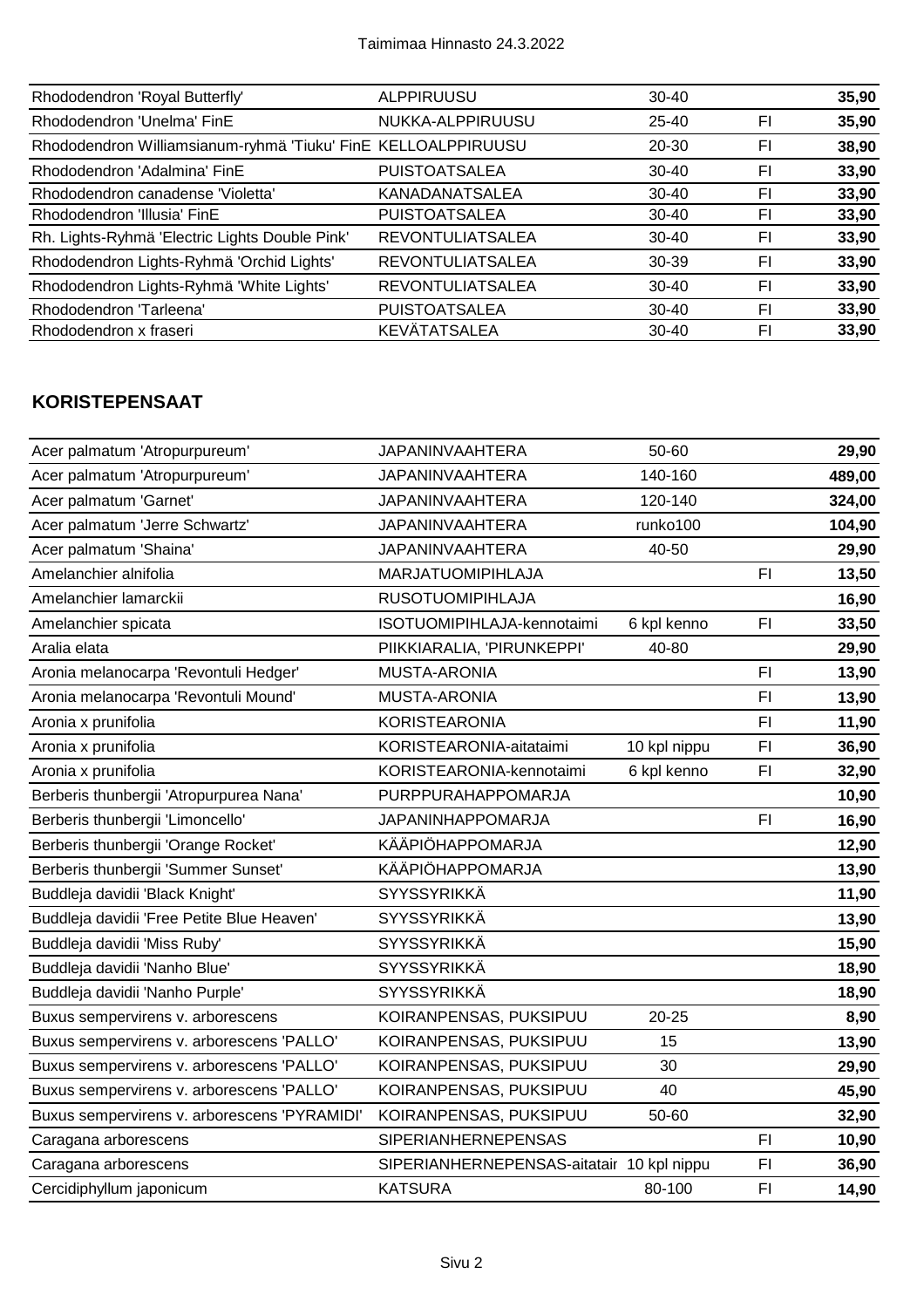| Chamaecytisus purpureus                                      | <b>PUNAVIHMA</b>              |                |                | 13,90 |
|--------------------------------------------------------------|-------------------------------|----------------|----------------|-------|
| Cornus sanguinea 'Anny's Winter Orange'                      | MUSTAMARJAKANUKKA             |                |                | 12,90 |
| Corylus avellana 'Contorta'                                  | PEIKONPÄHKINÄ                 |                |                | 49,90 |
| Cotinus coggygria 'Royal Purple'                             | PUNAPERUUKKIPENSAS            |                |                | 15,90 |
| Cotoneaster lucidus                                          | <b>KIILTOTUHKAPENSAS</b>      |                | F1             | 12,90 |
| Cotoneaster lucidus                                          | <b>KIILTOTUHKAPENSAS</b>      | 6 kpl kenno    | FI             | 33,50 |
| Crataegus grayana                                            | AITAORAPIHLAJA                |                | FI             | 12,90 |
| Crataegus grayana                                            | AITAORAPIHLAJA-aitataimi      | 8 kpl kenno    | FI             | 49,90 |
| Crataegus grayana                                            | AITAORAPIHLAJA-aitataimi      | 10 kp nippu    | F1             | 36,90 |
| Dasiphora fruticosa 'Creme Brule'                            | PENSASHANHIKKI                |                | F1             | 15,50 |
| Dasiphora 'fruticosa 'Double Punch Pastel'                   | PENSASHANHIKKI                |                | F <sub>1</sub> | 15,50 |
| Dasiphora fruticosa 'Kobold'                                 | <b>PENSASHANHIKKI</b>         |                | F <sub>1</sub> | 10,90 |
| Dasiphora fruticosa 'Mandarin Tango'                         | PENSASHANHIKKI                |                | FI             | 15,50 |
| Dasiphora fruticosa 'Pink Paradise'                          | PENSASHANHIKKI                |                | FI             | 15,50 |
| Dasiphora fruticosa 'Tervola'                                | <b>PENSASHANHIKKI</b>         | <b>ILONA</b>   | F1             | 14,90 |
| Euonymus alatus 'Chicago Fire'                               | PALLESORVARINPENSAS           | 80-100         |                | 69,90 |
| Euonymus alatus 'Compactus'                                  | KÄÄPIÖPALLESORVARINPENSA      | 80-100         |                | 39,90 |
| Euonymus europaeus 'Red Cascade'                             | <b>EUROOPANSORVARINPENSAS</b> | 60-80          |                | 18,90 |
| Euonymus nanus                                               | <b>KÄÄPIÖSORVARINPENSAS</b>   |                |                | 10,90 |
| Exochorda racemosa 'Lotus Moon'                              | <b>KIINANHELMIPENSAS</b>      |                | F1             | 18,50 |
| Forsythia x intermedia 'Courtalyn'                           | <b>KOMEAONNENPENSAS</b>       |                | F1             | 14,50 |
| Fothergilla major                                            | <b>ISOHÖYHENPENSAS</b>        |                |                | 24,90 |
| Hydrangea arborescens 'BellaRagazza Mauvette' PALLOHORTENSIA |                               |                | F <sub>l</sub> | 27,50 |
| Hydrangea arborescens 'Magical Pinkerbell'                   | <b>PALLOHORTENSIA</b>         |                |                | 21,90 |
| Hydrangea arborescens 'Ruby Annabelle'                       | <b>PALLOHORTENSIA</b>         |                | F <sub>l</sub> | 23,90 |
| Hydrangea arborescens 'Strong Annabelle'                     | <b>PALLOHORTENSIA</b>         |                | F1             | 23,90 |
| Hydrangea macrophylla 'Summer Love'                          | <b>JALOHORTENSIA</b>          | 31             | F <sub>l</sub> | 21,90 |
| Hydrangea macrophylla 'Summer Love'                          | <b>JALOHORTENSIA</b>          | 5 <sub>1</sub> | FI             | 28,50 |
| Hydrangea paniculata 'Bobo'                                  | <b>SYYSHORTENSIA</b>          |                | F1             | 21,90 |
| Hydrangea paniculata 'Bombshell'                             | <b>SYYSHORTENSIA</b>          | <b>JUMBO</b>   | FI             | 30,90 |
| Hydrangea paniculata 'Limelight'                             | <b>SYYSHORTENSIA</b>          |                | FI             | 19,90 |
| Hydrangea paniculata 'Limelight'                             | <b>SYYSHORTENSIA</b>          | <b>JUMBO</b>   | FI             | 30,90 |
| Hydrangea paniculata 'Little Lime'                           | <b>SYYSHORTENSIA</b>          |                | F <sub>1</sub> | 21,90 |
| Hydrangea paniculata 'Little Quick Fire'                     | <b>SYYSHORTENSIA</b>          |                |                | 18,90 |
| Hydrangea paniculata 'Magical Fire'                          | <b>SYYSHORTENSIA</b>          |                | F1             | 21,90 |
| Hydrangea paniculata 'Mustila' FinE                          | <b>MUSTILANHORTENSIA</b>      |                | FI             | 17,90 |
| Hydrangea paniculata 'Pinkachu'                              | <b>SYYSHORTENSIA</b>          |                | F <sub>1</sub> | 21,90 |
| Hydrangea paniculata 'Polestar'                              | <b>SYYSHORTENSIA</b>          |                |                | 21,90 |
| Hydrangea paniculata 'Prim White'                            | <b>SYYSHORTENSIA</b>          |                |                | 14,90 |
| Hydrangea paniculata 'Sundae Fraise'                         | <b>SYYSHORTENSIA</b>          |                |                | 21,90 |
| Hydrangea paniculata 'Sundae Fraise'                         | <b>SYYSHORTENSIA</b>          |                | <b>JUMBO</b>   | 30,50 |
| Hydrangea serrata 'Blueberry Cheesecake' ym.                 | <b>SAFIIRIHORTENSIA</b>       |                | F <sub>1</sub> | 24,90 |
| Kalmia angustifolia 'Rubra'                                  | KAPEALEHTIKALMIA              | 30-40          |                | 16,90 |
| Kolkwitzia amabilis 'Kellokas'                               | KELLOKUUSAMA                  |                | F1             | 14,90 |
| Laburnum alpinum                                             | KALJUKULTASADE                |                |                | 24,90 |
| Magnolia denudata 'Yellow River'                             | JADEMAGNOLIA                  | 60-80          |                | 49,90 |
|                                                              |                               |                |                |       |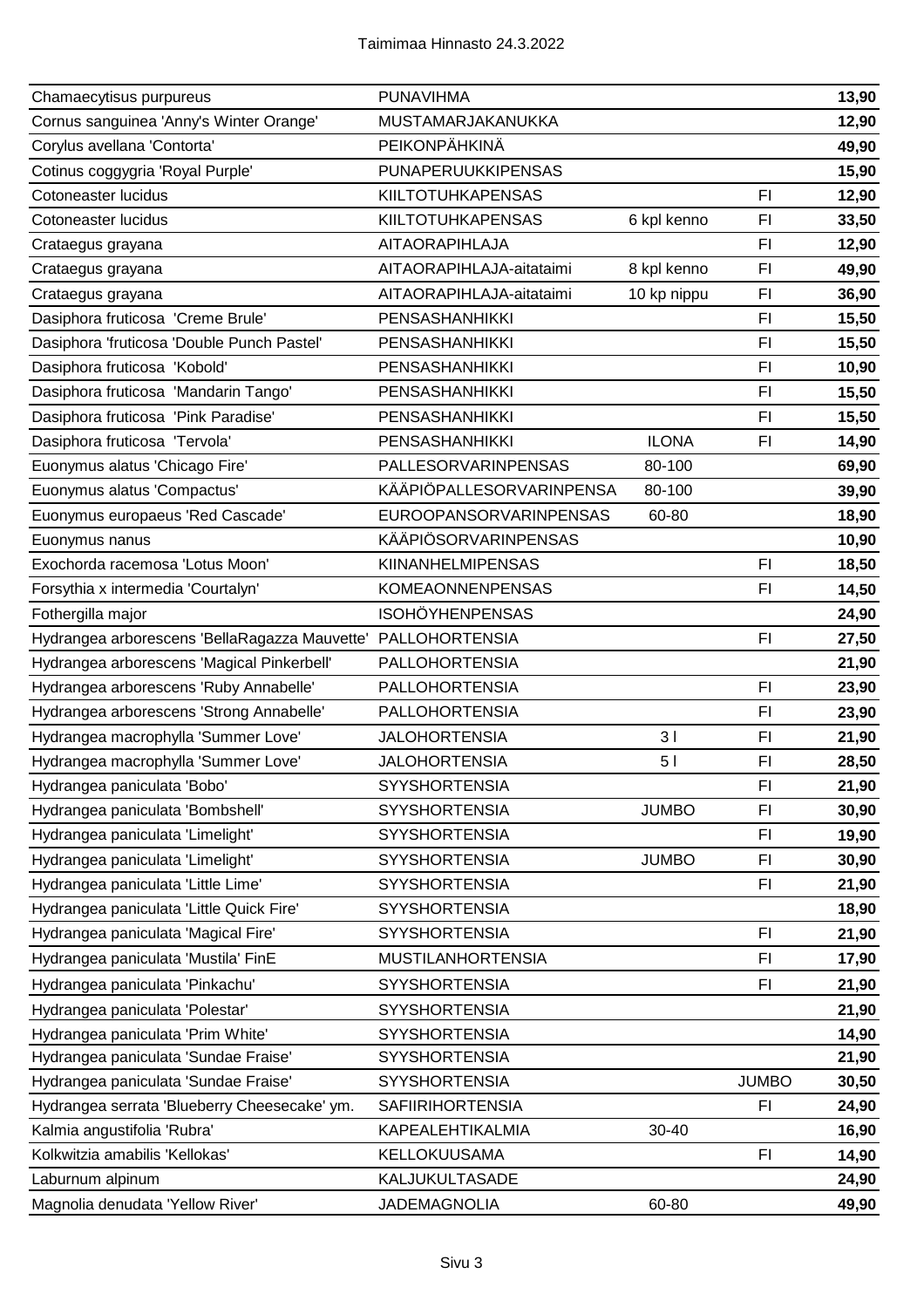| Magnolia x loebneri 'Leonard Messel'       | <b>TARHAMAGNOLIA</b>         | 60-80        |                | 22,90 |
|--------------------------------------------|------------------------------|--------------|----------------|-------|
| Magnolia x loebneri 'Merrill'              | <b>TARHAMAGNOLIA</b>         | 60-80        |                | 22,90 |
| Magnolia Soulangeana-ryhmä 'Susan'         | LOISTOMAGNOLIA               | 60-80        |                | 31,90 |
| Mahonia aquifolium                         | <b>MAHONIA</b>               |              |                | 14,90 |
| Philadelphus coronarius                    | PIHAJASMIKE                  |              | F1             | 12,90 |
| Philadelphus coronarius 'Nanus'            | PIHAJASMIKE                  |              |                | 12,90 |
| Philadelphus x lemoinei                    | PIKKUJASMIKE                 |              | F1             | 13,90 |
| Philadelphus lewisii 'Tähtisilmä' FinE     | LOISTOJASMIKE                | <b>ILONA</b> | FI             | 17,50 |
| Physocarpus capitatus 'Tilden Park'        | LAMOHEISIANGERVO             |              |                | 11,90 |
| Physocarpus opulifolius                    | <b>HEISIANGERVO</b>          |              | F1             | 11,90 |
| Physocarpus opulifolius 'Amber Jubilee'    | <b>HEISIANGERVO</b>          |              | FI             | 18,90 |
| Physocarpus opulifolius 'Lady in Red'      | PURPPURAHEISIANGERVO         |              | FI             | 18,90 |
| Physocarpus opulifolius 'Little Angel'     | PURPPURAHEISIANGERVO         |              | F1             | 18,90 |
| Potentilla tridentata 'Nuuk'               | <b>GRÖNLANNINHANHIKKI</b>    |              | F1             | 11,50 |
| Prunus 'Kornicensis'                       | <b>KORISTEKIRSIKKA</b>       | 120-140      |                | 29,90 |
| Prunus pumila var. depressa                | <b>LAMOHIETAKIRSIKKA</b>     |              | F1             | 17,90 |
| Ribes alpinum                              | <b>TAIKINAMARJA</b>          |              | F1             | 12,50 |
| Ribes alpinum                              | <b>TAIKINAMARJA</b>          | 10 kpl nippu | FI             | 31,50 |
| Ribes glandulosum                          | <b>LAMOHERUKKA</b>           |              | F1             | 14,90 |
| Ribes sanguineum 'Atropurpureum'           | <b>RUUSHERUKKA</b>           |              |                | 14,90 |
| Salix fragilis 'Bullata'                   | <b>TERIJOENSALAVA</b>        |              | F1             | 10,50 |
| Salix purpurea 'Nancy Saunders'            | PUNAPAJU                     |              |                | 14,90 |
| Salix udensis 'Golden Sunshine', UUTUUS    | SAHALININPAJU                |              | F1             | 12,90 |
| Sorbaria sorbifolia 'Sem'                  | PIKKUPIHLAJA-ANGERVO         |              |                | 10,90 |
| Spiraea beauvardiana 'Lumikki'             | VERHOANGERVO                 |              | F <sub>l</sub> | 13,40 |
| Spiraea betulifolia 'Island'               | <b>KOIVUANGERVO</b>          |              | FI             | 11,90 |
| Spiraea betulifolia 'Pink Sparkler'        | KOIVUANGERVO                 |              | F1             | 14,50 |
| Spiraea chamaedryfolia                     | IDÄNVIRPIANGERVO             |              | FI             | 13,90 |
| Spiraea 'Grefsheim'                        | NORJANANGERVO                |              | FI.            | 11,20 |
| Spiraea 'Grefsheim'                        | NORJANANGERVO                | <b>JUMBO</b> | FI             | 21,90 |
| Spiraea japonica 'Double Play Red'         | <b>JAPANINANGERVO</b>        |              | FI             | 14,50 |
| Spiraea japonica 'Little Princess'         | KEIJUANGERVO                 |              | FI             | 12,50 |
| Spiraea japonica 'Sparkling Champagne'     | <b>JAPANINANGERVO</b>        |              | FI             | 14,50 |
| Spiraea x 'Tracy' 'Double Play Big Bang'   | PENSASANGERVO                |              | FI             | 14,50 |
| Stephanandra incisa 'Crispa'               | SEPPELVARPU                  |              | FI             | 12,90 |
| Stephanandra incisa 'Crispa'               | SEPPELVARPU                  | <b>JUMBO</b> | FI             | 20,90 |
| Syringa josikaea                           | UNKARINSYREENI-kennotaimi    | 6 kpl kenno  | FI             | 34,50 |
| Syringa vulgaris                           | <b>PIHASYREENI</b>           |              | FI             | 13,90 |
| Syringa vulgaris                           | PIHASYREENI-kennotaimi       | 6 kpl kenno  | FI             | 33,50 |
| Syringa vulgaris 'Alba'                    | PIHASYREENI VALKOKUKKAINEN   |              | FI             | 19,90 |
| Syringa vulgaris-Ryhmä 'Belle de Nancy'    | <b>JALOSYREENI</b>           |              | FI             | 25,90 |
| Syringa vulgaris-Ryhmä 'Michel Buchner'    | <b>JALOSYREENI</b>           | 100-120      |                | 36,90 |
| Syringa vulgaris-Ryhmä 'Moskovan Kaunotar' | <b>JALOSYREENI</b>           | 60-80        |                | 26,90 |
| Syringa vulgaris-Ryhmä 'Rose de Moscou'    | <b>JALOSYREENI</b>           | 40-60        |                | 22,90 |
| Syringa x henryi (=Syringa josikaea)       | PUISTOSYREENI=UNKARINSYREENI |              | F1             | 13,90 |
| Syringa x henryi 'Ainola' FinE             | <b>PUISTOSYREENI</b>         |              | FI             | 16,60 |
|                                            |                              |              |                |       |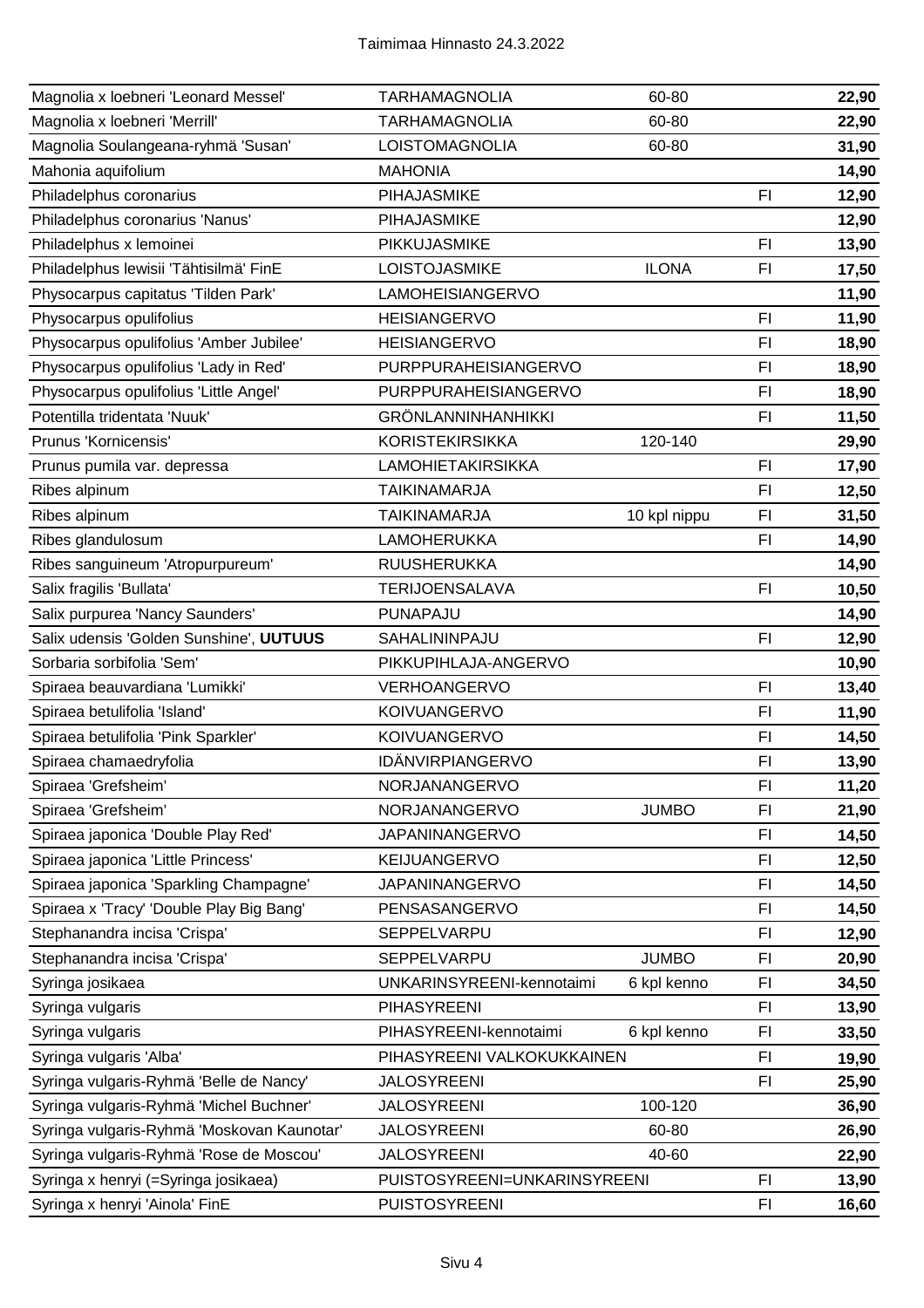| Syringa x henryi 'Tammelan Kaunotar' FinE | <b>PUISTOSYREENI</b> |              | 18.90 |
|-------------------------------------------|----------------------|--------------|-------|
| Syringa x 'Little Lady'                   | <b>PUISTOSYREENI</b> |              | 18.90 |
| Viburnum opulus 'Pohjan Neito' FinE       | LUMIPALLOHEISI       | <b>ILONA</b> | 19.50 |

#### **KORISTEPUUT**

| Acer negundo 'Flamingo'                 | <b>KIRJOSAARNIVAAHTERA</b> | 10-250        | FI | 61,90  |
|-----------------------------------------|----------------------------|---------------|----|--------|
| Acer palmatum 'Jerre Schwartz'          | <b>JAPANINVAAHTERA</b>     | 100-120       |    | 104,90 |
| Acer palmatum 'Shaina'                  | <b>JAPANINVAAHTERA</b>     | runko 80      |    | 77,90  |
| Acer platanoides                        | METSÄVAAHTERA              | 200-250       | F1 | 61,90  |
| Acer rubrum 'Red Sunset'                | PUNAVAAHTERA               | 160-180       |    | 49,90  |
| Aesculus hippocastanum                  | BALKANINHEVOSKASTANJA      | rym 6-8       |    | 89,90  |
| Amelanchier laevis                      | <b>SIROTUOMIPIHLAJA</b>    | 150-200       | F1 | 46,90  |
| Betula nana 'Golden Treasure'           | KELTAVAIVAISKOIVU          | 100-120       |    | 46,90  |
| Betula pubescens f. Rubra               | PUNAKOIVU                  | 150-250       | F1 | 62,90  |
| Caragana arborescens 'Pendula'          | <b>RIIPPAHERNEPENSAS</b>   | runko 150-175 | FI | 51,90  |
| Carpinus betulus 'Fastigiata'           | KARTIOVALKOPYÖKKI          | 140-160       |    | 49,90  |
| Cercidiphyllum japonicum                | <b>KATSURA</b>             | 125-150       | FI | 55,90  |
| Corylus avellana 'Little Rob'           | PUNAPÄHKINÄPENSAS          | runko 60-100  |    | 37,90  |
| Crataegus laevigata 'Pink Corkscrew'    | PYÖRÖORAPIHLAJA            | runko 80      |    | 28,90  |
| Crataegus x media 'Paul's Scarlet'      | <b>RUUSUORAPIHLAJA</b>     | 150-200       | FI | 51,90  |
| Crataegus x mordenensis 'Toba'          | <b>HELMIORAPIHLAJA</b>     | 150-200       | FI | 51,90  |
| Hydrangea paniculata 'Limelight'        | <b>SYYSHORTENSIA</b>       | runko 50      |    | 32,90  |
| Hydrangea paniculata 'Limelight'        | <b>SYYSHORTENSIA</b>       | runko 60      |    | 34,90  |
| Hydrangea paniculata 'Limelight'        | <b>SYYSHORTENSIA</b>       | runko 90      |    | 78,90  |
| Hydrangea paniculata 'Magical Flame'    | <b>SYYSHORTENSIA</b>       | runko 70      |    | 49,90  |
| Hydrangea paniculata 'Prim White'       | <b>SYYSHORTENSIA</b>       | runko 70      |    | 49,90  |
| Hydrangea paniculata 'Vanille Fraise'   | <b>SYYSHORTENSIA</b>       | runko 60      |    | 86,90  |
| Malus 'Hyvingiensis'                    | RAUTATIENOMENAPUU          | runko 180     | FI | 52,40  |
| Malus 'Linnanmäki'                      | KORISTEOMENAPUU            | 150-200       | F1 | 41,10  |
| Malus 'Rixi'                            | KORISTEOMENAPUU            | 150-200       | F1 | 41,10  |
| Physocarpus opulifolius 'Lady in Red'   | PURPPURAHEISIANGERVO       | 150-200       | FI | 50,90  |
| Prunus 'Accolade', pensasmainen         | KEVÄTSUUDELMAKIRSIKKA      | 60-100        |    | 32,90  |
| Prunus 'Accolade'                       | KEVÄTSUUDELMAKIRSIKKA      | 150-250       | FI | 69,90  |
| Prunus nipponica var. kurilensis 'Ruby' | KURIILIENKIRSIKKA          | 125-150       | F1 | 46,90  |
| Prunus pennsylvanica                    | PILVIKIRSIKKA              | 150-200       | F1 | 46,90  |
| Prunus sargentii                        | <b>RUSOKIRSIKKA</b>        | 150-200       | FI | 49,90  |
| Prunus sargentii                        | <b>RUSOKIRSIKKA</b>        | 200-250       | FI | 69,90  |
| Quercus rubra                           | <b>PUNATAMMI</b>           | 150-250       | FI | 54,90  |
| Salix caprea 'Kilmarnock'               | <b>RIIPPARAITA</b>         | runko 80      |    | 17,90  |
| Salix caprea 'Pendula'                  | <b>RIIPPARAITA</b>         | runko 180     |    | 24,90  |
| Salix fragilis 'Bullata'                | <b>TERIJOENSALAVA</b>      | 150-200       | F1 | 39,50  |
| Salix integra 'Hakuro-Nishiki'          | <b>HAKUROPAJU</b>          | runko 60      |    | 17,90  |
| Salix purpurea 'Nana'                   | KÄÄPIÖPUNAPAJU             | runko 100     |    | 16,90  |
| Sorbus 'Dodong'                         | <b>TUURENPIHLAJA</b>       | 150-200       | FI | 46,80  |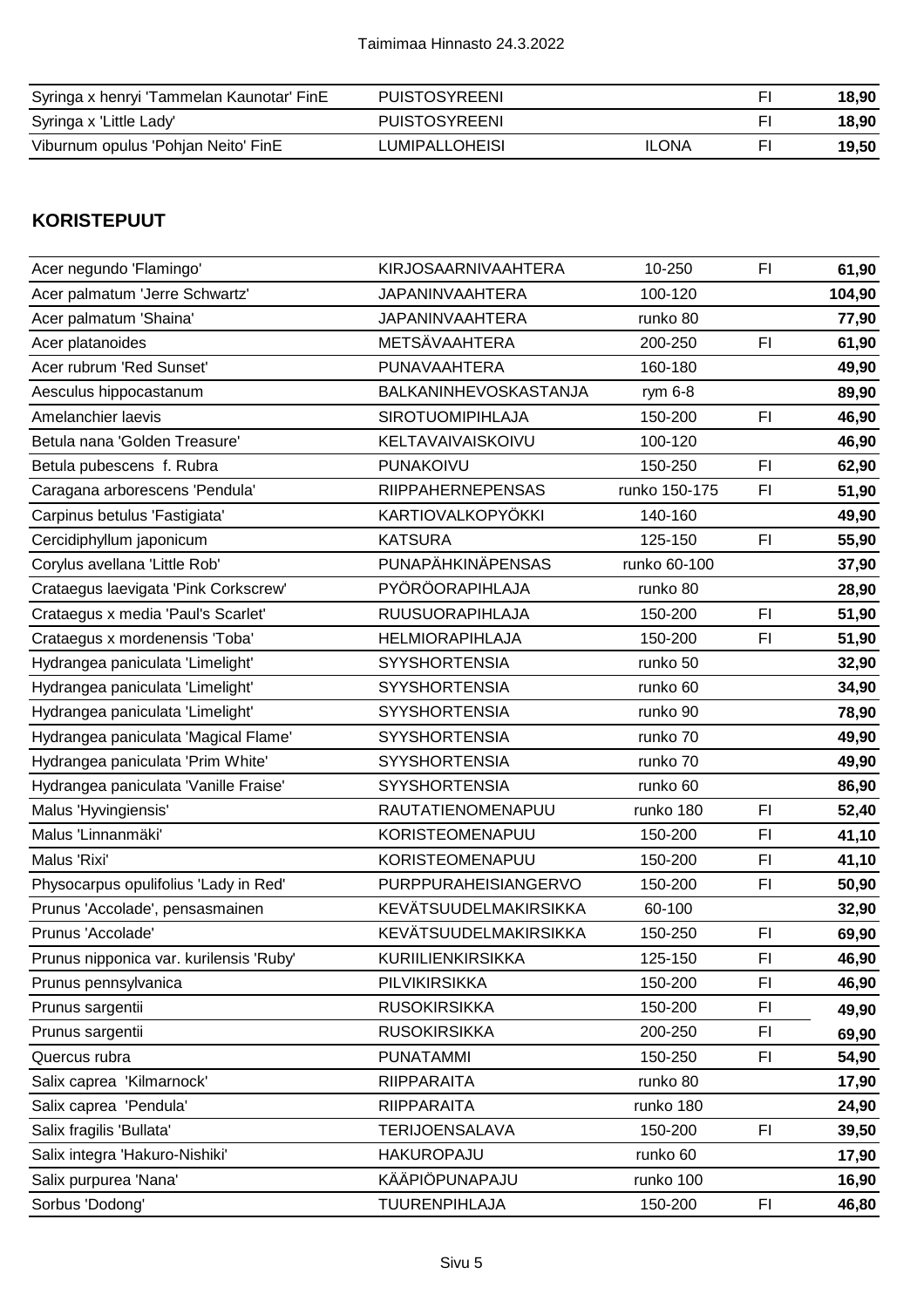| Sorbus aucuparia 'Fastigiata'              | PYLVÄSPIHLAJA           | 150-200   | FI | 46,80  |
|--------------------------------------------|-------------------------|-----------|----|--------|
| Sorbus aucuparia 'Pendula'                 | <b>MAANPEITEPIHLAJA</b> | 100       | FI | 39,90  |
| Sorbus x arnoldiana 'Kirsten Pink'         | ARNOLDINPIHLAJA         | 150-250   | FI | 52,90  |
| Syringa josikaea                           | <b>UNKARINSYREENI</b>   | 150-250   | FI | 47,90  |
| Syringa meyeri 'Flowerfesta White'         | <b>PIKKUSYREENI</b>     | runko 80  | FI | 54,90  |
| Syringa meyeri 'Palibin'                   | <b>PIKKUSYREENI</b>     | runko 80  |    | 49,90  |
| Syringa reticulata                         | <b>LIKUSTERISYREENI</b> | 150-200   | FI | 57,90  |
| Syringa x henryi 'Julia'                   | <b>PUISTOSYREENI</b>    | 150-250   | FI | 47,90  |
| Syringa x henryi 'Tammelan Kaunotar'       | <b>PUISTOSYREENI</b>    | 150-200   | FI | 58,90  |
| Syringa vulgaris-Ryhmä 'Moskovan Kaunotar' | <b>JALOSYREENI</b>      | runko 120 |    | 54,90  |
| Ulmus glabra 'Pendula'                     | RIIPPAJALAVA            | runko 180 | FI | 89,90  |
| Ulmus minor 'Umbraculifera'                | PALLOLEHTOJALAVA        | rym $6-8$ |    | 124,90 |
| Viburnum sargentii 'Onondaga'              | <b>RUSOHEISI</b>        | 140-160   |    | 46,90  |

#### **HAVUKASVIT**

| Abies balsamea 'Nana'                      | <b>KÄÄPIÖPALSAMIPIHTA</b> | 20-30     |    | 28,90  |
|--------------------------------------------|---------------------------|-----------|----|--------|
| Abies koreana                              | <b>KOREANPIHTA</b>        | 60-80     |    | 21,90  |
| Abies koreana                              | <b>KOREANPIHTA</b>        | 120-140   |    | 99,00  |
| Abies koreana 'Golden Glow'                | KÄÄPIÖKOREANPIHTA         | 20-30     |    | 24,90  |
| Abies koreocarpa 'Diskus', UUTUUS          | <b>KOREOCARPAPIHTA</b>    | 40-50     |    | 59,90  |
| Abies lasiocarpa 'Argentea'                | LÄNNENPIHTA               | 80-100    |    | 109,90 |
| Abies lasiocarpa 'Arizonica Compacta'      | KÄÄPIÖLÄNNENPIHTA         | 60-80     |    | 109,90 |
| Abies lasiocarpa 'Compacta'                | KÄÄPIÖLÄNNENPIHTA         | 30-40     |    | 42,90  |
| Abies lasiocarpa 'Micolas'                 | KÄÄPIÖLÄNNENPIHTA         | 30-40     |    | 32,90  |
| Abies sibirica                             | <b>SIPERIANPIHTA</b>      | 100-125   | F1 | 79,90  |
| Abies veitchii                             | <b>JAPANINPIHTA</b>       | 100-125   | F1 | 104,90 |
| Abies veitchii 'Heddergott'                | KÄÄPIÖLÄNNENPIHTA         | 20-30     |    | 25,90  |
| Chamaecyparis pisifera 'Blue Moon'         | <b>SINIHERNESYPRESSI</b>  | 25-30     |    | 18,90  |
| Chamaecyparis pisifera 'Sungold'           | <b>HERNESYPRESSI</b>      | $20 - 25$ |    | 14,90  |
| Juniperus communis 'Compressa'             | PIKKUPILARIKATAJA         | $30 - 40$ |    | 18,90  |
| Juniperus communis 'Goldschatz'            | KELTAKÄÄPIÖKATAJA         | 30-40     |    | 25,90  |
| Juniperus communis 'Repanda'               | KÄÄPIÖKATAJA              | 30-40     |    | 15,90  |
| Juniperus communis f. suecica 'Suecica'    | PILARIKATAJA              | 80-100    |    | 55,90  |
| Juniperus communis f. suecica 'Suecica'    | PILARIKATAJA              | 100-125   |    | 34,90  |
| Juniperus horizontalis 'Limeglow'          | LAAKAKATAJA               | 25-30     |    | 18,90  |
| Juniperus procumbens 'Nana'                | <b>HAROKATAJA</b>         | 25-30     |    | 15,90  |
| Juniperus sabina                           | <b>ROHTOKATAJA</b>        | $30 - 40$ |    | 15,90  |
| Juniperus sabina var. davurica 'Leningrad' | KOREANROHTOKATAJA         | 25-30     |    | 17,90  |
| Juniperus scopulorum 'Blue Arrow'          | KALLIOVUORTENKATAJA       | 125-150   |    | 41,90  |
| Juniperus squamata 'Blue Carpet'           | <b>SINIKATAJA</b>         | 30-40     |    | 15,90  |
| Juniperus squamata 'Blue Star'             | <b>SINIKATAJA</b>         | $20 - 25$ |    | 16,90  |
| Juniperus squamata 'Little Joanna'         | <b>SINIKATAJA</b>         | 25-30     |    | 15,90  |
| Juniperus x pfitzeriana 'Mint Julep'       | <b>TARHAKATAJA</b>        | 20-30     |    | 10,90  |
| Juniperus x pfitzeriana 'Mint Julep'       | <b>TARHAKATAJA</b>        | 40-50     |    | 29,90  |
|                                            |                           |           |    |        |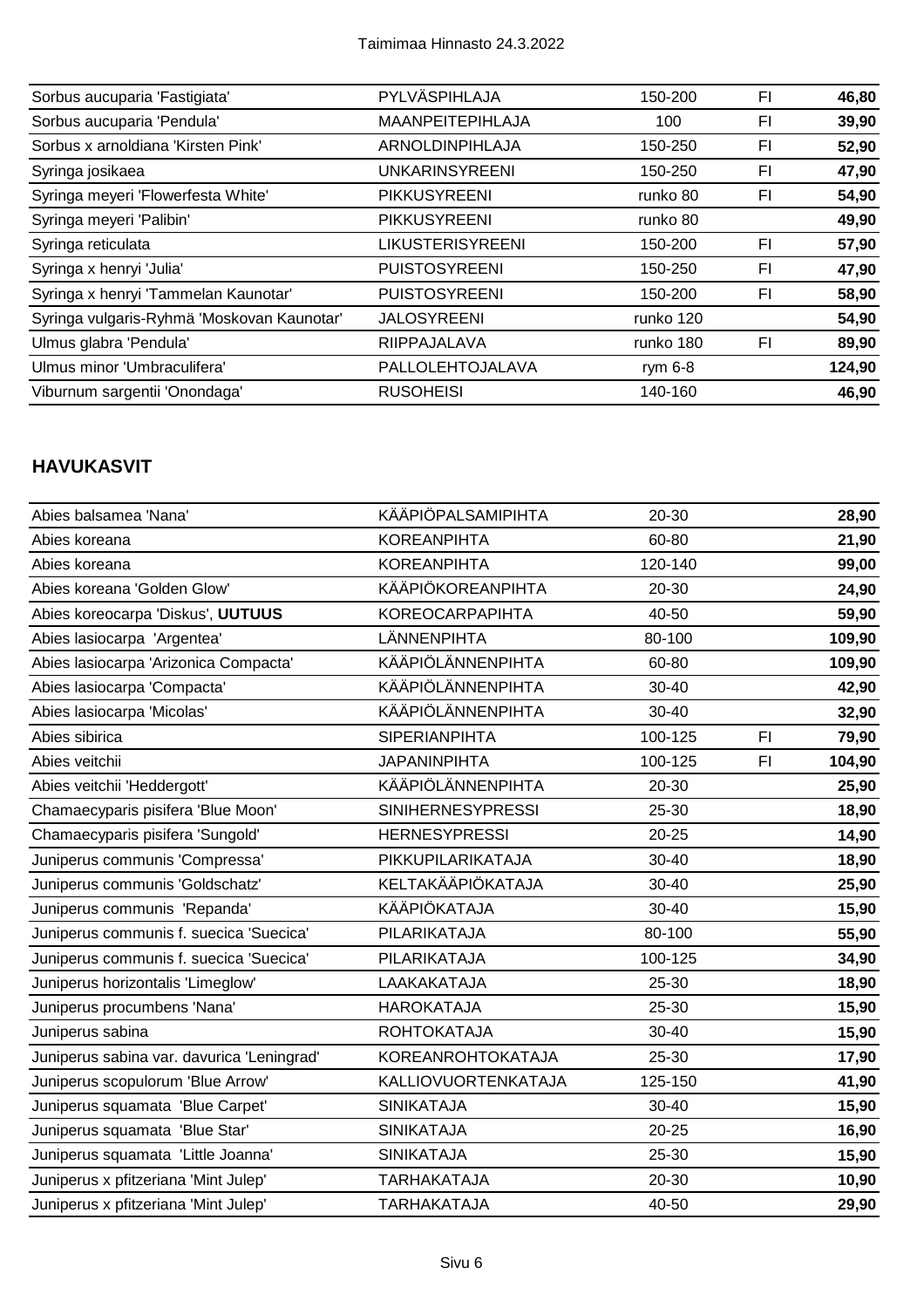| PALLOEUROOPANLEHTIKUUSI<br>Larix decidua 'Globus'<br>runko 80<br>72,90<br>Larix decidua 'Körnik'<br>PALLOEUROOPANLEHTIKUUSI<br>runko 120<br>44,90<br>Microbiota decussata<br><b>TUIVIO</b><br>$30 - 40$<br>15,90<br><b>TUIVIO</b><br>runko 50<br>Microbiota decussata<br>82,90<br>METSÄKUUSI-kennotaimi<br>F <sub>l</sub><br>Picea abies<br>6 kpl kenno<br>37,90<br>Picea abies 'Formanek'<br><b>RIIPPAKUUSI</b><br>40-50<br>74,90<br><b>KÄÄPIÖKUUSI</b><br>Picea abies 'Little Gem'<br>20-25<br>16,90<br><b>PESÄKUUSI</b><br>Picea abies 'Nidiformis'<br>40-50<br>34,90<br>Picea abies 'Rothenhaus'<br><b>SURUKUUSI</b><br>40-60<br>44,90<br><b>KÄÄPIÖKUUSI</b><br>80-100<br>Picea abies 'Will's Zwerg'<br>74,90<br>PALLOVALKOKUUSI<br>Picea glauca 'Alberta Globe'<br>$20 - 25$<br>15,90<br><b>KARTIOVALKOKUUSI</b><br>Picea glauca 'Conica'<br>50-60<br>20,90<br>Picea glauca 'Conica'<br><b>KARTIOVALKOKUUSI</b><br>80-100<br>65,90<br>Picea glauca 'Conica'<br><b>KARTIOVALKOKUUSI</b><br>80-100<br>99,90<br><b>KARTIOVALKOKUUSI</b><br>Picea glauca 'Conica Blue'<br>30-40<br>28,90<br>Picea glauca 'Echiniformis'<br>VALKOSIILIKUUSI<br>$20 - 25$<br>18,90<br>Picea glauca 'Sander's Blue'<br><b>KARTIOVALKOKUUSI</b><br>40-50<br>19,90<br><b>SERBIANKUUSI</b><br>80-100<br>F1<br>Picea omorika<br>56,90<br><b>SERBIANKUUSI</b><br>Picea omorika<br>125-150<br>FI<br>79,90<br>KÄÄPIÖSERBIANKUUSI<br>Picea omorika 'Karel'<br>25-30<br>19,90<br>KÄÄPIÖSERBIANKUUSI<br>Picea omorika 'Nana'<br>30-40<br>59,90<br><b>SINIKUUSI</b><br>Picea pungens 'Baby Blue'<br>60-80<br>49,90<br>Picea pungens 'Glauca Globosa'<br><b>PALLOHOPEAKUUSI</b><br>runko 60<br>42,90<br>Picea pungens 'Hoopsii '<br><b>SINIKUUSI</b><br>119,90<br>100-120<br>KÄÄPIÖSINIKUUSI<br>Picea pungens 'Karpaten'<br>25-30<br>30,90<br>Picea pungens 'Majestic Blue'<br><b>SINIKUUSI</b><br>30-50<br>25,90<br>Picea pungens 'Oldenburg'<br><b>SINIKUUSI</b><br>119,90<br>100-120<br>Picea pungens 'Superblue'<br><b>SINIKUUSI</b><br>50-60<br>56,90<br><b>SEMBRAMÄNTY</b><br>80-100<br>69,90<br>Pinus cembra<br>KELTAKÄÄPIÖVUORIMÄNTY<br>Pinus mugo 'Carsten's Wintergold'<br>$20 - 25$<br>35,90<br>KÄÄPIÖVUORIMÄNTY<br>Pinus mugo 'Gnom'<br>25-30<br>38,90<br>KÄÄPIÖVUORIMÄNTY<br>Pinus mugo 'Mops'<br>30-40<br>56,90<br><b>VUORIMÄNTY</b><br>Pinus mugo 'Mughus'<br>$30 - 40$<br>31,90<br>KÄÄPIÖVUORIMÄNTY<br>Pinus mugo 'Pumilio'<br>25-30<br>18,90<br>MAKEDONIANMÄNTY<br>80-100<br>Pinus peuce<br>69,90<br><b>SCHWERININMÄNTY</b><br>Pinus x schwerinii 'Wiethorst'<br>40-50<br>59,90<br><b>KÄÄPIÖSTROBUSMÄNTY</b><br>Pinus strobus 'Minima'<br>40-50<br>64,90<br>KÄÄPIÖMÄNTY<br>Pinus sylvestris 'Chantry Blue'<br>40-50<br>59,90 | <b>EUROOPANLEHTIKUUSI</b><br>Larix decidua        | 180-200 | 76,90 |
|-----------------------------------------------------------------------------------------------------------------------------------------------------------------------------------------------------------------------------------------------------------------------------------------------------------------------------------------------------------------------------------------------------------------------------------------------------------------------------------------------------------------------------------------------------------------------------------------------------------------------------------------------------------------------------------------------------------------------------------------------------------------------------------------------------------------------------------------------------------------------------------------------------------------------------------------------------------------------------------------------------------------------------------------------------------------------------------------------------------------------------------------------------------------------------------------------------------------------------------------------------------------------------------------------------------------------------------------------------------------------------------------------------------------------------------------------------------------------------------------------------------------------------------------------------------------------------------------------------------------------------------------------------------------------------------------------------------------------------------------------------------------------------------------------------------------------------------------------------------------------------------------------------------------------------------------------------------------------------------------------------------------------------------------------------------------------------------------------------------------------------------------------------------------------------------------------------------------------------------------------------------------------------------------------------------------------------------------------------------------------------------------------------------------------------------------------------------------------------------------------------------------------------------------------------------------------------------------------------------------------------------------------------------------------------------------------------------------|---------------------------------------------------|---------|-------|
|                                                                                                                                                                                                                                                                                                                                                                                                                                                                                                                                                                                                                                                                                                                                                                                                                                                                                                                                                                                                                                                                                                                                                                                                                                                                                                                                                                                                                                                                                                                                                                                                                                                                                                                                                                                                                                                                                                                                                                                                                                                                                                                                                                                                                                                                                                                                                                                                                                                                                                                                                                                                                                                                                                                 |                                                   |         |       |
|                                                                                                                                                                                                                                                                                                                                                                                                                                                                                                                                                                                                                                                                                                                                                                                                                                                                                                                                                                                                                                                                                                                                                                                                                                                                                                                                                                                                                                                                                                                                                                                                                                                                                                                                                                                                                                                                                                                                                                                                                                                                                                                                                                                                                                                                                                                                                                                                                                                                                                                                                                                                                                                                                                                 |                                                   |         |       |
|                                                                                                                                                                                                                                                                                                                                                                                                                                                                                                                                                                                                                                                                                                                                                                                                                                                                                                                                                                                                                                                                                                                                                                                                                                                                                                                                                                                                                                                                                                                                                                                                                                                                                                                                                                                                                                                                                                                                                                                                                                                                                                                                                                                                                                                                                                                                                                                                                                                                                                                                                                                                                                                                                                                 |                                                   |         |       |
|                                                                                                                                                                                                                                                                                                                                                                                                                                                                                                                                                                                                                                                                                                                                                                                                                                                                                                                                                                                                                                                                                                                                                                                                                                                                                                                                                                                                                                                                                                                                                                                                                                                                                                                                                                                                                                                                                                                                                                                                                                                                                                                                                                                                                                                                                                                                                                                                                                                                                                                                                                                                                                                                                                                 |                                                   |         |       |
|                                                                                                                                                                                                                                                                                                                                                                                                                                                                                                                                                                                                                                                                                                                                                                                                                                                                                                                                                                                                                                                                                                                                                                                                                                                                                                                                                                                                                                                                                                                                                                                                                                                                                                                                                                                                                                                                                                                                                                                                                                                                                                                                                                                                                                                                                                                                                                                                                                                                                                                                                                                                                                                                                                                 |                                                   |         |       |
|                                                                                                                                                                                                                                                                                                                                                                                                                                                                                                                                                                                                                                                                                                                                                                                                                                                                                                                                                                                                                                                                                                                                                                                                                                                                                                                                                                                                                                                                                                                                                                                                                                                                                                                                                                                                                                                                                                                                                                                                                                                                                                                                                                                                                                                                                                                                                                                                                                                                                                                                                                                                                                                                                                                 |                                                   |         |       |
|                                                                                                                                                                                                                                                                                                                                                                                                                                                                                                                                                                                                                                                                                                                                                                                                                                                                                                                                                                                                                                                                                                                                                                                                                                                                                                                                                                                                                                                                                                                                                                                                                                                                                                                                                                                                                                                                                                                                                                                                                                                                                                                                                                                                                                                                                                                                                                                                                                                                                                                                                                                                                                                                                                                 |                                                   |         |       |
|                                                                                                                                                                                                                                                                                                                                                                                                                                                                                                                                                                                                                                                                                                                                                                                                                                                                                                                                                                                                                                                                                                                                                                                                                                                                                                                                                                                                                                                                                                                                                                                                                                                                                                                                                                                                                                                                                                                                                                                                                                                                                                                                                                                                                                                                                                                                                                                                                                                                                                                                                                                                                                                                                                                 |                                                   |         |       |
|                                                                                                                                                                                                                                                                                                                                                                                                                                                                                                                                                                                                                                                                                                                                                                                                                                                                                                                                                                                                                                                                                                                                                                                                                                                                                                                                                                                                                                                                                                                                                                                                                                                                                                                                                                                                                                                                                                                                                                                                                                                                                                                                                                                                                                                                                                                                                                                                                                                                                                                                                                                                                                                                                                                 |                                                   |         |       |
|                                                                                                                                                                                                                                                                                                                                                                                                                                                                                                                                                                                                                                                                                                                                                                                                                                                                                                                                                                                                                                                                                                                                                                                                                                                                                                                                                                                                                                                                                                                                                                                                                                                                                                                                                                                                                                                                                                                                                                                                                                                                                                                                                                                                                                                                                                                                                                                                                                                                                                                                                                                                                                                                                                                 |                                                   |         |       |
|                                                                                                                                                                                                                                                                                                                                                                                                                                                                                                                                                                                                                                                                                                                                                                                                                                                                                                                                                                                                                                                                                                                                                                                                                                                                                                                                                                                                                                                                                                                                                                                                                                                                                                                                                                                                                                                                                                                                                                                                                                                                                                                                                                                                                                                                                                                                                                                                                                                                                                                                                                                                                                                                                                                 |                                                   |         |       |
|                                                                                                                                                                                                                                                                                                                                                                                                                                                                                                                                                                                                                                                                                                                                                                                                                                                                                                                                                                                                                                                                                                                                                                                                                                                                                                                                                                                                                                                                                                                                                                                                                                                                                                                                                                                                                                                                                                                                                                                                                                                                                                                                                                                                                                                                                                                                                                                                                                                                                                                                                                                                                                                                                                                 |                                                   |         |       |
|                                                                                                                                                                                                                                                                                                                                                                                                                                                                                                                                                                                                                                                                                                                                                                                                                                                                                                                                                                                                                                                                                                                                                                                                                                                                                                                                                                                                                                                                                                                                                                                                                                                                                                                                                                                                                                                                                                                                                                                                                                                                                                                                                                                                                                                                                                                                                                                                                                                                                                                                                                                                                                                                                                                 |                                                   |         |       |
|                                                                                                                                                                                                                                                                                                                                                                                                                                                                                                                                                                                                                                                                                                                                                                                                                                                                                                                                                                                                                                                                                                                                                                                                                                                                                                                                                                                                                                                                                                                                                                                                                                                                                                                                                                                                                                                                                                                                                                                                                                                                                                                                                                                                                                                                                                                                                                                                                                                                                                                                                                                                                                                                                                                 |                                                   |         |       |
|                                                                                                                                                                                                                                                                                                                                                                                                                                                                                                                                                                                                                                                                                                                                                                                                                                                                                                                                                                                                                                                                                                                                                                                                                                                                                                                                                                                                                                                                                                                                                                                                                                                                                                                                                                                                                                                                                                                                                                                                                                                                                                                                                                                                                                                                                                                                                                                                                                                                                                                                                                                                                                                                                                                 |                                                   |         |       |
|                                                                                                                                                                                                                                                                                                                                                                                                                                                                                                                                                                                                                                                                                                                                                                                                                                                                                                                                                                                                                                                                                                                                                                                                                                                                                                                                                                                                                                                                                                                                                                                                                                                                                                                                                                                                                                                                                                                                                                                                                                                                                                                                                                                                                                                                                                                                                                                                                                                                                                                                                                                                                                                                                                                 |                                                   |         |       |
|                                                                                                                                                                                                                                                                                                                                                                                                                                                                                                                                                                                                                                                                                                                                                                                                                                                                                                                                                                                                                                                                                                                                                                                                                                                                                                                                                                                                                                                                                                                                                                                                                                                                                                                                                                                                                                                                                                                                                                                                                                                                                                                                                                                                                                                                                                                                                                                                                                                                                                                                                                                                                                                                                                                 |                                                   |         |       |
|                                                                                                                                                                                                                                                                                                                                                                                                                                                                                                                                                                                                                                                                                                                                                                                                                                                                                                                                                                                                                                                                                                                                                                                                                                                                                                                                                                                                                                                                                                                                                                                                                                                                                                                                                                                                                                                                                                                                                                                                                                                                                                                                                                                                                                                                                                                                                                                                                                                                                                                                                                                                                                                                                                                 |                                                   |         |       |
|                                                                                                                                                                                                                                                                                                                                                                                                                                                                                                                                                                                                                                                                                                                                                                                                                                                                                                                                                                                                                                                                                                                                                                                                                                                                                                                                                                                                                                                                                                                                                                                                                                                                                                                                                                                                                                                                                                                                                                                                                                                                                                                                                                                                                                                                                                                                                                                                                                                                                                                                                                                                                                                                                                                 |                                                   |         |       |
|                                                                                                                                                                                                                                                                                                                                                                                                                                                                                                                                                                                                                                                                                                                                                                                                                                                                                                                                                                                                                                                                                                                                                                                                                                                                                                                                                                                                                                                                                                                                                                                                                                                                                                                                                                                                                                                                                                                                                                                                                                                                                                                                                                                                                                                                                                                                                                                                                                                                                                                                                                                                                                                                                                                 |                                                   |         |       |
|                                                                                                                                                                                                                                                                                                                                                                                                                                                                                                                                                                                                                                                                                                                                                                                                                                                                                                                                                                                                                                                                                                                                                                                                                                                                                                                                                                                                                                                                                                                                                                                                                                                                                                                                                                                                                                                                                                                                                                                                                                                                                                                                                                                                                                                                                                                                                                                                                                                                                                                                                                                                                                                                                                                 |                                                   |         |       |
|                                                                                                                                                                                                                                                                                                                                                                                                                                                                                                                                                                                                                                                                                                                                                                                                                                                                                                                                                                                                                                                                                                                                                                                                                                                                                                                                                                                                                                                                                                                                                                                                                                                                                                                                                                                                                                                                                                                                                                                                                                                                                                                                                                                                                                                                                                                                                                                                                                                                                                                                                                                                                                                                                                                 |                                                   |         |       |
|                                                                                                                                                                                                                                                                                                                                                                                                                                                                                                                                                                                                                                                                                                                                                                                                                                                                                                                                                                                                                                                                                                                                                                                                                                                                                                                                                                                                                                                                                                                                                                                                                                                                                                                                                                                                                                                                                                                                                                                                                                                                                                                                                                                                                                                                                                                                                                                                                                                                                                                                                                                                                                                                                                                 |                                                   |         |       |
|                                                                                                                                                                                                                                                                                                                                                                                                                                                                                                                                                                                                                                                                                                                                                                                                                                                                                                                                                                                                                                                                                                                                                                                                                                                                                                                                                                                                                                                                                                                                                                                                                                                                                                                                                                                                                                                                                                                                                                                                                                                                                                                                                                                                                                                                                                                                                                                                                                                                                                                                                                                                                                                                                                                 |                                                   |         |       |
|                                                                                                                                                                                                                                                                                                                                                                                                                                                                                                                                                                                                                                                                                                                                                                                                                                                                                                                                                                                                                                                                                                                                                                                                                                                                                                                                                                                                                                                                                                                                                                                                                                                                                                                                                                                                                                                                                                                                                                                                                                                                                                                                                                                                                                                                                                                                                                                                                                                                                                                                                                                                                                                                                                                 |                                                   |         |       |
|                                                                                                                                                                                                                                                                                                                                                                                                                                                                                                                                                                                                                                                                                                                                                                                                                                                                                                                                                                                                                                                                                                                                                                                                                                                                                                                                                                                                                                                                                                                                                                                                                                                                                                                                                                                                                                                                                                                                                                                                                                                                                                                                                                                                                                                                                                                                                                                                                                                                                                                                                                                                                                                                                                                 |                                                   |         |       |
|                                                                                                                                                                                                                                                                                                                                                                                                                                                                                                                                                                                                                                                                                                                                                                                                                                                                                                                                                                                                                                                                                                                                                                                                                                                                                                                                                                                                                                                                                                                                                                                                                                                                                                                                                                                                                                                                                                                                                                                                                                                                                                                                                                                                                                                                                                                                                                                                                                                                                                                                                                                                                                                                                                                 |                                                   |         |       |
|                                                                                                                                                                                                                                                                                                                                                                                                                                                                                                                                                                                                                                                                                                                                                                                                                                                                                                                                                                                                                                                                                                                                                                                                                                                                                                                                                                                                                                                                                                                                                                                                                                                                                                                                                                                                                                                                                                                                                                                                                                                                                                                                                                                                                                                                                                                                                                                                                                                                                                                                                                                                                                                                                                                 |                                                   |         |       |
|                                                                                                                                                                                                                                                                                                                                                                                                                                                                                                                                                                                                                                                                                                                                                                                                                                                                                                                                                                                                                                                                                                                                                                                                                                                                                                                                                                                                                                                                                                                                                                                                                                                                                                                                                                                                                                                                                                                                                                                                                                                                                                                                                                                                                                                                                                                                                                                                                                                                                                                                                                                                                                                                                                                 |                                                   |         |       |
|                                                                                                                                                                                                                                                                                                                                                                                                                                                                                                                                                                                                                                                                                                                                                                                                                                                                                                                                                                                                                                                                                                                                                                                                                                                                                                                                                                                                                                                                                                                                                                                                                                                                                                                                                                                                                                                                                                                                                                                                                                                                                                                                                                                                                                                                                                                                                                                                                                                                                                                                                                                                                                                                                                                 |                                                   |         |       |
|                                                                                                                                                                                                                                                                                                                                                                                                                                                                                                                                                                                                                                                                                                                                                                                                                                                                                                                                                                                                                                                                                                                                                                                                                                                                                                                                                                                                                                                                                                                                                                                                                                                                                                                                                                                                                                                                                                                                                                                                                                                                                                                                                                                                                                                                                                                                                                                                                                                                                                                                                                                                                                                                                                                 |                                                   |         |       |
|                                                                                                                                                                                                                                                                                                                                                                                                                                                                                                                                                                                                                                                                                                                                                                                                                                                                                                                                                                                                                                                                                                                                                                                                                                                                                                                                                                                                                                                                                                                                                                                                                                                                                                                                                                                                                                                                                                                                                                                                                                                                                                                                                                                                                                                                                                                                                                                                                                                                                                                                                                                                                                                                                                                 |                                                   |         |       |
|                                                                                                                                                                                                                                                                                                                                                                                                                                                                                                                                                                                                                                                                                                                                                                                                                                                                                                                                                                                                                                                                                                                                                                                                                                                                                                                                                                                                                                                                                                                                                                                                                                                                                                                                                                                                                                                                                                                                                                                                                                                                                                                                                                                                                                                                                                                                                                                                                                                                                                                                                                                                                                                                                                                 |                                                   |         |       |
|                                                                                                                                                                                                                                                                                                                                                                                                                                                                                                                                                                                                                                                                                                                                                                                                                                                                                                                                                                                                                                                                                                                                                                                                                                                                                                                                                                                                                                                                                                                                                                                                                                                                                                                                                                                                                                                                                                                                                                                                                                                                                                                                                                                                                                                                                                                                                                                                                                                                                                                                                                                                                                                                                                                 |                                                   |         |       |
|                                                                                                                                                                                                                                                                                                                                                                                                                                                                                                                                                                                                                                                                                                                                                                                                                                                                                                                                                                                                                                                                                                                                                                                                                                                                                                                                                                                                                                                                                                                                                                                                                                                                                                                                                                                                                                                                                                                                                                                                                                                                                                                                                                                                                                                                                                                                                                                                                                                                                                                                                                                                                                                                                                                 |                                                   |         |       |
|                                                                                                                                                                                                                                                                                                                                                                                                                                                                                                                                                                                                                                                                                                                                                                                                                                                                                                                                                                                                                                                                                                                                                                                                                                                                                                                                                                                                                                                                                                                                                                                                                                                                                                                                                                                                                                                                                                                                                                                                                                                                                                                                                                                                                                                                                                                                                                                                                                                                                                                                                                                                                                                                                                                 |                                                   |         |       |
|                                                                                                                                                                                                                                                                                                                                                                                                                                                                                                                                                                                                                                                                                                                                                                                                                                                                                                                                                                                                                                                                                                                                                                                                                                                                                                                                                                                                                                                                                                                                                                                                                                                                                                                                                                                                                                                                                                                                                                                                                                                                                                                                                                                                                                                                                                                                                                                                                                                                                                                                                                                                                                                                                                                 |                                                   |         |       |
|                                                                                                                                                                                                                                                                                                                                                                                                                                                                                                                                                                                                                                                                                                                                                                                                                                                                                                                                                                                                                                                                                                                                                                                                                                                                                                                                                                                                                                                                                                                                                                                                                                                                                                                                                                                                                                                                                                                                                                                                                                                                                                                                                                                                                                                                                                                                                                                                                                                                                                                                                                                                                                                                                                                 |                                                   |         |       |
| KÄÄPIÖMÄNTY<br>Pinus sylvestris 'Sandrigham'<br>120-140<br>104,90                                                                                                                                                                                                                                                                                                                                                                                                                                                                                                                                                                                                                                                                                                                                                                                                                                                                                                                                                                                                                                                                                                                                                                                                                                                                                                                                                                                                                                                                                                                                                                                                                                                                                                                                                                                                                                                                                                                                                                                                                                                                                                                                                                                                                                                                                                                                                                                                                                                                                                                                                                                                                                               |                                                   |         |       |
| KÄÄPIÖMÄNTY<br>Pinus sylvestris 'Watereri'<br>30-40<br>54,90                                                                                                                                                                                                                                                                                                                                                                                                                                                                                                                                                                                                                                                                                                                                                                                                                                                                                                                                                                                                                                                                                                                                                                                                                                                                                                                                                                                                                                                                                                                                                                                                                                                                                                                                                                                                                                                                                                                                                                                                                                                                                                                                                                                                                                                                                                                                                                                                                                                                                                                                                                                                                                                    |                                                   |         |       |
| PENSASALPPIMÄNTY<br>Pinus mugo subsp. rotundata 'Litomysl'<br>60-80<br>54,90                                                                                                                                                                                                                                                                                                                                                                                                                                                                                                                                                                                                                                                                                                                                                                                                                                                                                                                                                                                                                                                                                                                                                                                                                                                                                                                                                                                                                                                                                                                                                                                                                                                                                                                                                                                                                                                                                                                                                                                                                                                                                                                                                                                                                                                                                                                                                                                                                                                                                                                                                                                                                                    |                                                   |         |       |
| <b>ALPPIMÄNTY</b><br>Pinus mugo subsp. uncinata 'Hnizdo'<br>40-60<br>44,90                                                                                                                                                                                                                                                                                                                                                                                                                                                                                                                                                                                                                                                                                                                                                                                                                                                                                                                                                                                                                                                                                                                                                                                                                                                                                                                                                                                                                                                                                                                                                                                                                                                                                                                                                                                                                                                                                                                                                                                                                                                                                                                                                                                                                                                                                                                                                                                                                                                                                                                                                                                                                                      |                                                   |         |       |
| <b>DOUGLASKUUSI</b><br>Pseudotsuga menziesii<br>80-100<br>44,90<br>FI                                                                                                                                                                                                                                                                                                                                                                                                                                                                                                                                                                                                                                                                                                                                                                                                                                                                                                                                                                                                                                                                                                                                                                                                                                                                                                                                                                                                                                                                                                                                                                                                                                                                                                                                                                                                                                                                                                                                                                                                                                                                                                                                                                                                                                                                                                                                                                                                                                                                                                                                                                                                                                           |                                                   |         |       |
| KELTAEUROOPANMARJAKUUSI<br>Taxus baccata 'Summergold'<br>30-40<br>32,90                                                                                                                                                                                                                                                                                                                                                                                                                                                                                                                                                                                                                                                                                                                                                                                                                                                                                                                                                                                                                                                                                                                                                                                                                                                                                                                                                                                                                                                                                                                                                                                                                                                                                                                                                                                                                                                                                                                                                                                                                                                                                                                                                                                                                                                                                                                                                                                                                                                                                                                                                                                                                                         |                                                   |         |       |
|                                                                                                                                                                                                                                                                                                                                                                                                                                                                                                                                                                                                                                                                                                                                                                                                                                                                                                                                                                                                                                                                                                                                                                                                                                                                                                                                                                                                                                                                                                                                                                                                                                                                                                                                                                                                                                                                                                                                                                                                                                                                                                                                                                                                                                                                                                                                                                                                                                                                                                                                                                                                                                                                                                                 | KÄÄPIÖJAPANINMARJAKUUSI<br>Taxus cuspidata 'Nana' | 30-40   | 19,90 |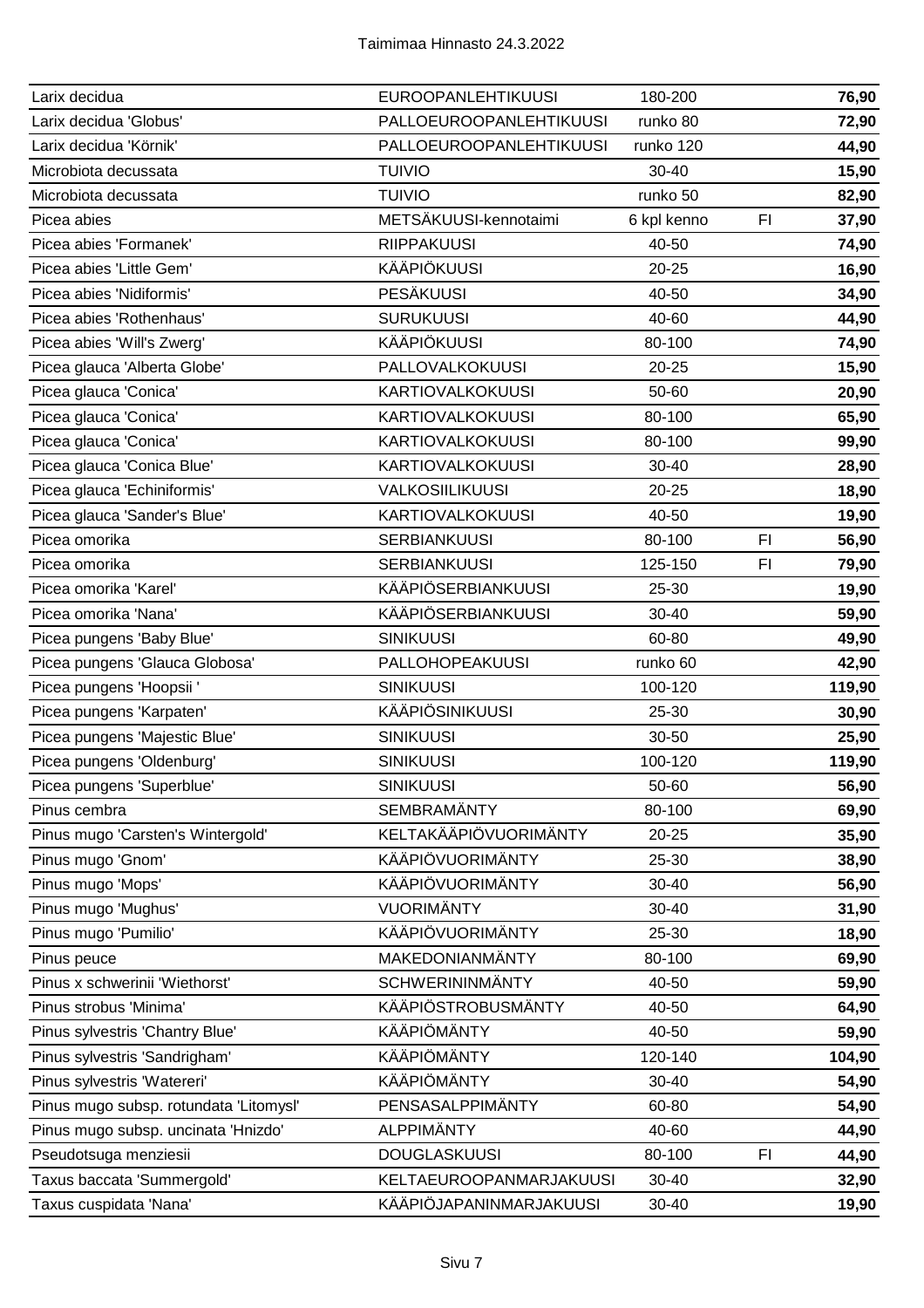| Taxus cuspidata 'Select'             | <b>JAPANINMARJAKUUSI</b>    | 50-60     | 36,90         |
|--------------------------------------|-----------------------------|-----------|---------------|
| Taxus x media 'Densiformis'          | <b>KARTIOMARJAKUUSI</b>     | 30-40     | 36,90         |
| Taxus x media 'Hicksii'              | <b>KARTIOMARJAKUUSI</b>     | 30-40     | 10,90         |
|                                      |                             |           | 10 kpl 99,00  |
| Taxus x media 'Hicksii'              | <b>KARTIOMARJAKUUSI</b>     | 60-70     | 40,90         |
| Taxus x media 'Hillii                | <b>KARTIOMARJAKUUSI</b>     | 60-80     | 33,90         |
| Thuja koraiensis                     | <b>KOREANTUIJA</b>          | 40-50     | FI<br>29,90   |
| Thuja koraiensis                     | <b>KOREANTUIJA</b>          | 40-60     | 14,90         |
| Thuja occidentalis 'Amber Glow'      | <b>PALLOTUIJA</b>           | 20-30     | 17,90         |
| Thuja occidentalis 'Danica'          | <b>PALLOTUIJA</b>           | $20 - 25$ | 14,90         |
| Thuja occidentalis 'Danica'          | PALLOTUIJA                  | 30-40     | 25,90         |
| Thuja occidentalis 'Danica'          | <b>PALLOTUIJA</b>           | 60-80     | 79,90         |
| Thuja occidentalis 'Fire Chief'      | <b>PALLOTUIJA</b>           | $20 - 25$ | 18,90         |
| Thuja occidentalis 'Golden Globe'    | <b>KULTATUIJA</b>           | 80-100    | 59,90         |
| Thuja occidentalis 'Hoseri'          | <b>PALLOTUIJA</b>           | 40-60     | 26,90         |
| Thuja occidentalis 'Mirjam'          | <b>PALLOTUIJA</b>           | 20-30     | 15,90         |
| Thuja occidentalis 'Mirjam'          | <b>PALLOTUIJA</b>           | $30 - 40$ | 24,90         |
| Thuja occidentalis 'Mr Bowling Ball' | <b>PALLOTUIJA</b>           | 25-30     | 15,90         |
| Thuja occidentalis 'Brabant'         | KARTIOTUIJA, RUNKOMAINEN    | runko 30  | 32,90         |
| Thuja occidentalis 'Brabant'         | KARTIOTUIJA, RUNKOMAINEN    | runko 80  | 68,90         |
| Thuja occidentalis 'Brabant'         | <b>KARTIOTUIJA</b>          | 80-100    | 11,90         |
|                                      |                             | 80-100    | 10 kpl 99,90  |
|                                      |                             | 80-100    | 30 kpl 279,00 |
| Thuja occidentalis 'Brabant'         | <b>KARTIOTUIJA</b>          | 125-150   | 33,90         |
|                                      |                             |           | 5 kpl 141,00  |
| Thuja occidentalis 'Brabant'         | <b>KARTIOTUIJA</b>          | 140-160   | 44,90         |
|                                      |                             | 140-160   | 5 kpl 175,00  |
|                                      |                             | 140-160   | 20 kpl 599,00 |
| Thuja occidentalis 'Holmstrupii'     | <b>KARTIOTUIJA</b>          | 80-100    | 28,90         |
| Thuja occidentalis 'Smaragd'         | TIMANTTITUIJA, RUNKOMAINEN  | runko 30  | 17,90         |
| Thuja occidentalis 'Smaragd'         | TIMANTTITUIJA (KARTIOTUIJA) | 60-80     | 9,90          |
| Thuja occidentalis 'Smaragd'         | TIMANTTITUIJA (KARTIOTUIJA) | 80-100    | 18,50         |
|                                      |                             | 80-100    | 10 kpl 144,00 |
| Thuja occidentalis 'Smaragd'         | TIMANTTITUIJA (KARTIOTUIJA) | 100-125   | 23,90         |
|                                      |                             | 100-125   | 10 kpl 199,00 |
| Thuja occidentalis 'Smaragd'         | TIMANTTITUIJA (KARTIOTUIJA) | 140-160   | 49,90         |
|                                      |                             | 140-160   | 5 kpl 220,00  |
| Thuja occidentalis 'Smaragd'         | TIMANTTITUIJA (KARTIOTUIJA) | 180-200   | 131,90        |
|                                      |                             | 180-200   | 5 kpl 579,00  |
| Thuja occidentalis 'Yellow Ribbon'   | <b>KULTATUIJA</b>           | 240-260   | 119,00        |
| Tsuga canadensis                     | <b>KANADANHEMLOKKI</b>      | 50-60     | 20,90         |
| Tsuga canadensis                     | KANADANHEMLOKKI             | 100-125   | 78,90         |
| Tsuga canadensis 'Gracilis'          | KÄÄPIÖKANADANHEMLOKKI       | $20 - 25$ | 16,90         |
| Tsuga canadensis 'Jeddeloh'          | KÄÄPIÖKANADANHEMLOKKI       | 20-25     | 16,90         |
| Tsuga canadensis 'Macrophylla'       | KANADANHEMLOKKI             | 20-25     | 15,90         |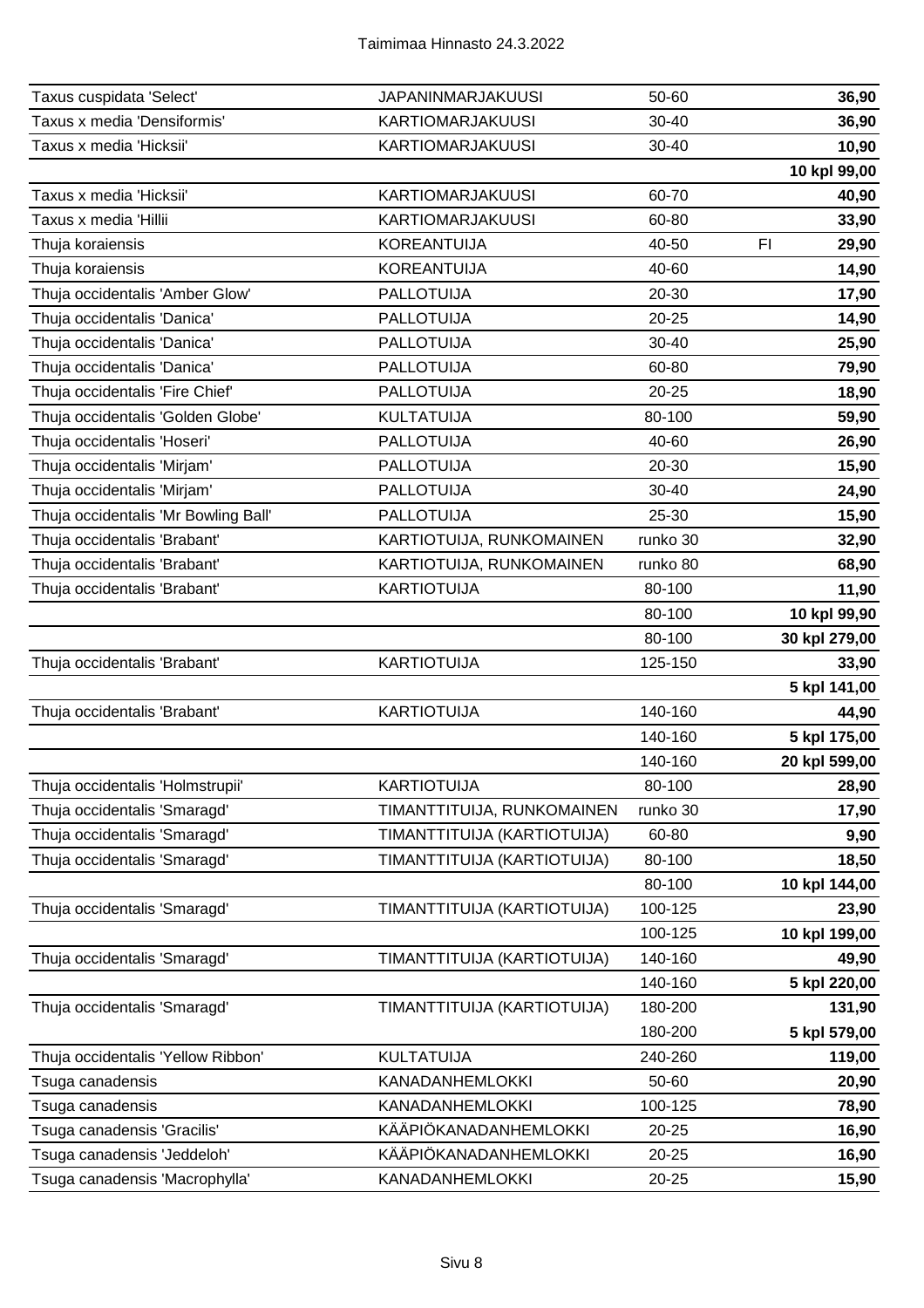#### **PENSASRUUSUT**

| Rosa Damascena-ryhmä 'Blush Damask'                            | <b>KESÄDAMASKONRUUSU</b>  |              |    | 17,90 |
|----------------------------------------------------------------|---------------------------|--------------|----|-------|
| Rosa Damascena-ryhmä 'Tähtitorninkatu'                         | KESÄDAMASKONRUUSU         |              | FI | 17,50 |
| Rosa Gallica-ryhmä 'Rosa Mundi' FinE                           | RANSKANRUUSU              |              | FI | 15,50 |
| Rosa 'Minette'                                                 | <b>MUSTIALANRUUSU</b>     |              | FI | 15,30 |
| Rosa 'Morden Amorette'                                         | <b>KANADALAINEN RUUSU</b> |              |    | 19,90 |
| Rosa 'Morden Centennial'                                       | <b>KANADALAINEN RUUSU</b> |              |    | 18,50 |
| Rosa 'Morden Fireglow'                                         | <b>KANADALAINEN RUUSU</b> |              | FI | 18,50 |
| Rosa 'Morden Ruby'                                             | <b>KANADALAINEN RUUSU</b> |              |    | 18,50 |
| Rosa 'Morden Snowbeauty'                                       | KANADALAINEN RUUSU        |              |    | 19,90 |
| Rosa Pimpinellifolia-ryhmä 'Juhannusmorsian' Finl MORSIONRUUSU |                           |              | FI | 15,90 |
| Rosa Rugosa-ryhmä 'Hansa'                                      | TARHAKURTTURUUSU          |              | FI | 15,90 |
| Rosa Rugosa-ryhmä 'Lac Majeau'                                 | TARHAKURTTURUUSU          |              |    | 15,90 |
| Rosa Rugosa-ryhmä 'Ritausma'                                   | TARHAKURTTURUUSU          |              | FI | 18,50 |
| Rosa Rugosa-ryhmä 'Snow Pavement'                              | TARHAKURTTURUUSU          |              | FI | 17,50 |
| Rosa Rugosa-ryhmä 'Sointu'                                     | TARHAKURTTURUUSU          | <b>ILONA</b> | F1 | 17,90 |
| Rosa 'Skeda'                                                   | <b>SKEDA RUUSU</b>        |              | FI | 22,90 |
| Rosa spinosissima 'Plena'                                      | KERROTTU JUHANNUSRUUSU    |              | FI | 16,50 |
| Rosa x harisonii 'William's Double Yellow'                     | VILJAMINKELTARUUSU        |              | FI | 15,50 |

# **RYHMÄ-, KÖYNNÖS- JA RUNKORUUSUT**

| Rosa 'Anuschka', UUTUUS      | RYHMÄRUUSU               | Astia 6 I   |    | 26,40 |
|------------------------------|--------------------------|-------------|----|-------|
| Rosa 'Aspirin Rose'          | <b>RYHMÄRUUSU</b>        | Astia 4 I   |    | 22,50 |
| Rosa 'Astrid Lindgren'       | <b>RYHMÄRUUSU</b>        | Astia 31    |    | 19,60 |
| Rosa 'Austriana'             | <b>RYHMÄRUUSU</b>        | Astia 4 I   |    | 19,60 |
| Rosa 'Ballade' = 'Kotiliesi' | <b>RYHMÄRUUSU</b>        | Astia 41    |    | 19,60 |
| Rosa 'Champagne Wishes'      | EASY ELEGANCE-RYHMÄRUUSL | Astia 31    | FI | 22,50 |
| Rosa 'Circle of Life'        | <b>RYHMÄRUUSU</b>        | Astia 4 I   |    | 22,40 |
| Rosa 'Europeana'             | <b>RYHMÄRUUSU</b>        | Astia 31    |    | 14,90 |
| Rosa 'Goldelse'              | <b>RYHMÄRUUSU</b>        | Astia 41    |    | 19,60 |
| Rosa 'Grandma's Blessing'    | EASY ELEGANCE-RYHMÄRUUSL | Astia 31    | F1 | 22,50 |
| Rosa 'Hansaland'             | <b>PUISTORUUSU</b>       | Astia 3,5 l |    | 23,90 |
| Rosa 'Hansestadt Rostock'    | <b>RYHMÄRUUSU</b>        | Astia 4 I   |    | 21,90 |
| Rosa 'Hobby'                 | <b>RYHMÄRUUSU</b>        | Astia 4 I   |    | 19,60 |
| Rosa 'Lampion'               | <b>RYHMÄRUUSU</b>        | Astia 4 I   |    | 19,60 |
| Rosa 'Leonardo da Vinci'     | <b>RYHMÄRUUSU</b>        | Astia 31    |    | 24,90 |
| Rosa 'Lions Rose'            | <b>RYHMÄRUUSU</b>        | Astia 3,5 l |    | 23,90 |
| Rosa 'Manora                 | <b>RYHMÄRUUSU</b>        | Astia 4 I   |    | 19,60 |
| Rosa 'Mariatheresia'         | <b>RYHMÄRUUSU</b>        | Astia 6 I   |    | 26,40 |
| Rosa 'Mathias Claudius Rose' | <b>RYHMÄRUUSU</b>        | Astia 6 I   |    | 22,40 |
| Rosa 'Maxim'                 | <b>RYHMÄRUUSU</b>        | Astia 61    |    | 26,40 |
| Rosa 'Mirato'                | <b>RYHMÄRUUSU</b>        | Astia 4 I   |    | 19,60 |
| Rosa 'My Girl'               | EASY ELEGANCE-RYHMÄRUUSL | Astia 31    | F1 | 22,50 |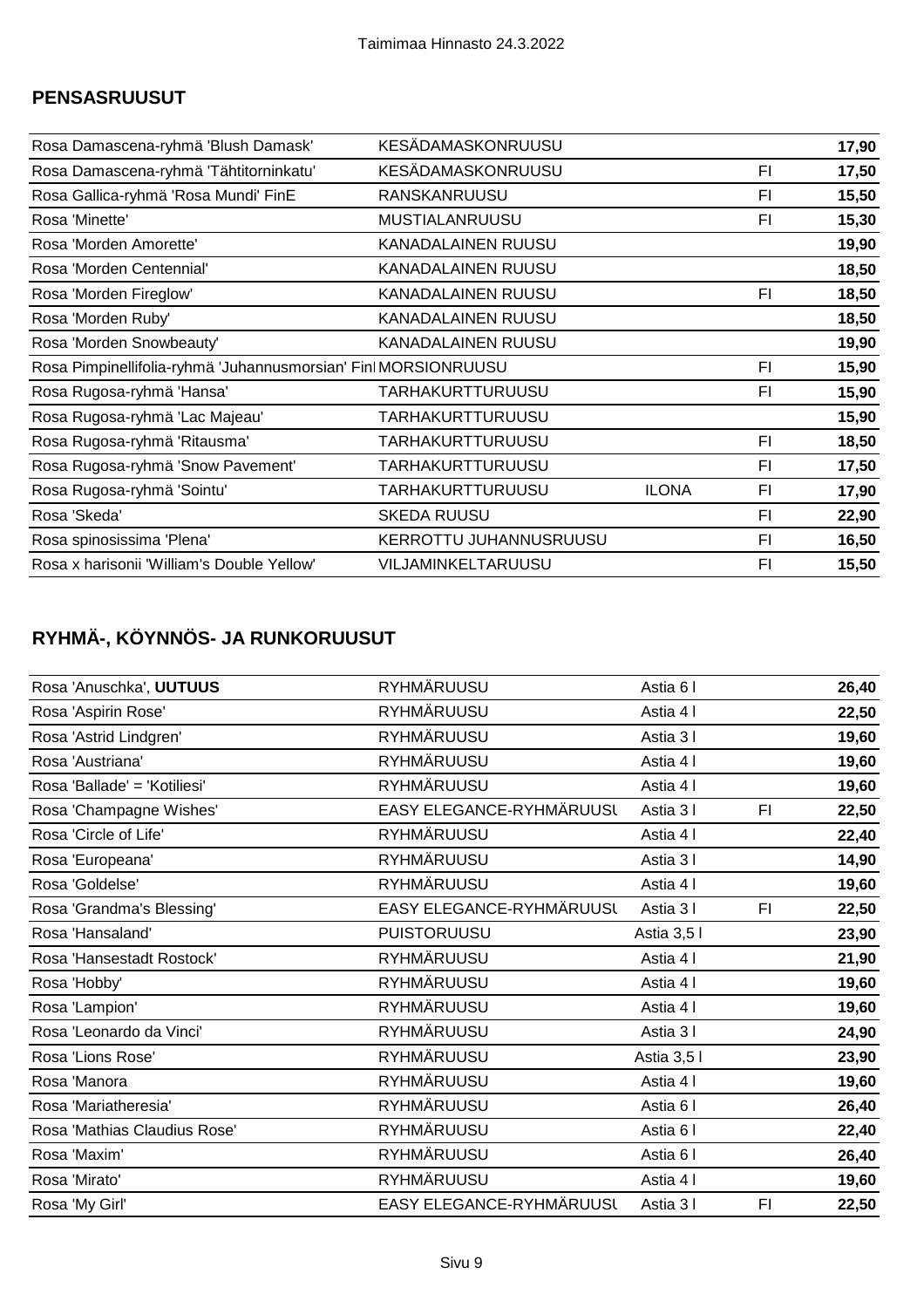| <b>RYHMÄRUUSU</b>        | Astia 3,5 l |    | 14,90 |
|--------------------------|-------------|----|-------|
| RYHMÄRUUSU               | Astia 4 I   |    | 24,90 |
| RYHMÄRUUSU               | Astia 31    |    | 14,90 |
| EASY ELEGANCE-RYHMÄRUUSL | Astia 31    |    | 22,50 |
| RYHMÄRUUSU               | Astia 31    |    | 23,90 |
| <b>RYHMÄRUUSU</b>        | Astia 6 I   |    | 22,40 |
| <b>RYHMÄRUUSU</b>        | Astia 4 I   |    | 23,90 |
| <b>RYHMÄRUUSU</b>        | Astia 31    |    | 14,90 |
| RYHMÄRUUSU               | Astia 3     |    | 14,90 |
| <b>RYHMÄRUUSU</b>        | Astia 6 I   |    | 26,40 |
| KÖYNNÖSRUUSU             | Astia 6 I   |    | 26,90 |
| KÖYNNÖSRUUSU             | Astia 31    |    | 17,90 |
| KÖYNNÖSRUUSU             | Astia 4 I   | FI | 19,90 |
| PILARIRUUSU              | Astia 31    |    | 15,90 |
| KÖYNNÖSRUUSU             | Astia 6 I   |    | 22,40 |
| KÖYNNÖSRUUSU             | Astia 31    | FI | 14,90 |
| KÖYNNÖSRUUSU             | Astia 6 I   |    | 26,90 |
| SUOMENKÖYNNÖSRUUSU       | Astia 31    |    | 18,90 |
| KÖYNNÖSRUUSU             | Astia 6 I   |    | 22,40 |
| KÖYNNÖSRUUSU             | Astia 31    |    | 14,90 |
|                          |             |    |       |

# **KÖYNNÖKSET**

| KIINANLAIKKUKÖYNNÖS        | F <sub>1</sub>                                           | 18,90 |
|----------------------------|----------------------------------------------------------|-------|
| KIINANLAIKKUKÖYNNÖS        |                                                          | 13,90 |
| PIIPPUKÖYNNÖS              |                                                          | 23,90 |
| <b>JAPANINKELASKÖYNNÖS</b> |                                                          | 17,90 |
| <b>ALPPIKÄRHÖ</b>          |                                                          | 14,90 |
| LOISTOKÄRHÖ                |                                                          | 17,20 |
| <b>LOISTOKÄRHÖ</b>         |                                                          | 16,90 |
|                            |                                                          | 14,90 |
| <b>LOISTOKÄRHÖ</b>         |                                                          | 14,70 |
| <b>LOISTOKÄRHÖ</b>         |                                                          | 14,90 |
| LOISTOKÄRHÖ                |                                                          | 15,90 |
| <b>LOISTOKÄRHÖ</b>         |                                                          | 19,10 |
| <b>LOISTOKÄRHÖ</b>         |                                                          | 17,90 |
| LOISTOKÄRHÖ                |                                                          | 14,90 |
| LUMIKÄRHÖ                  |                                                          | 15,90 |
| <b>LOISTOKÄRHÖ</b>         |                                                          | 15,70 |
| PENSASKÄRHÖ                |                                                          | 10,90 |
| <b>SIPERIANKÄRHÖ</b>       |                                                          | 15,90 |
| TARHAKELTAKÄRHÖ            |                                                          | 15,70 |
| TARHAVIINIKÄRHÖ            |                                                          | 15,90 |
| TARHAVIINIKÄRHÖ            |                                                          | 17,90 |
| <b>LOISTOKÄRHÖ</b>         |                                                          | 16,90 |
|                            | Clematis Jackmanii-Ryhmä 'Comtesse de Boucha LOISTOKÄRHÖ |       |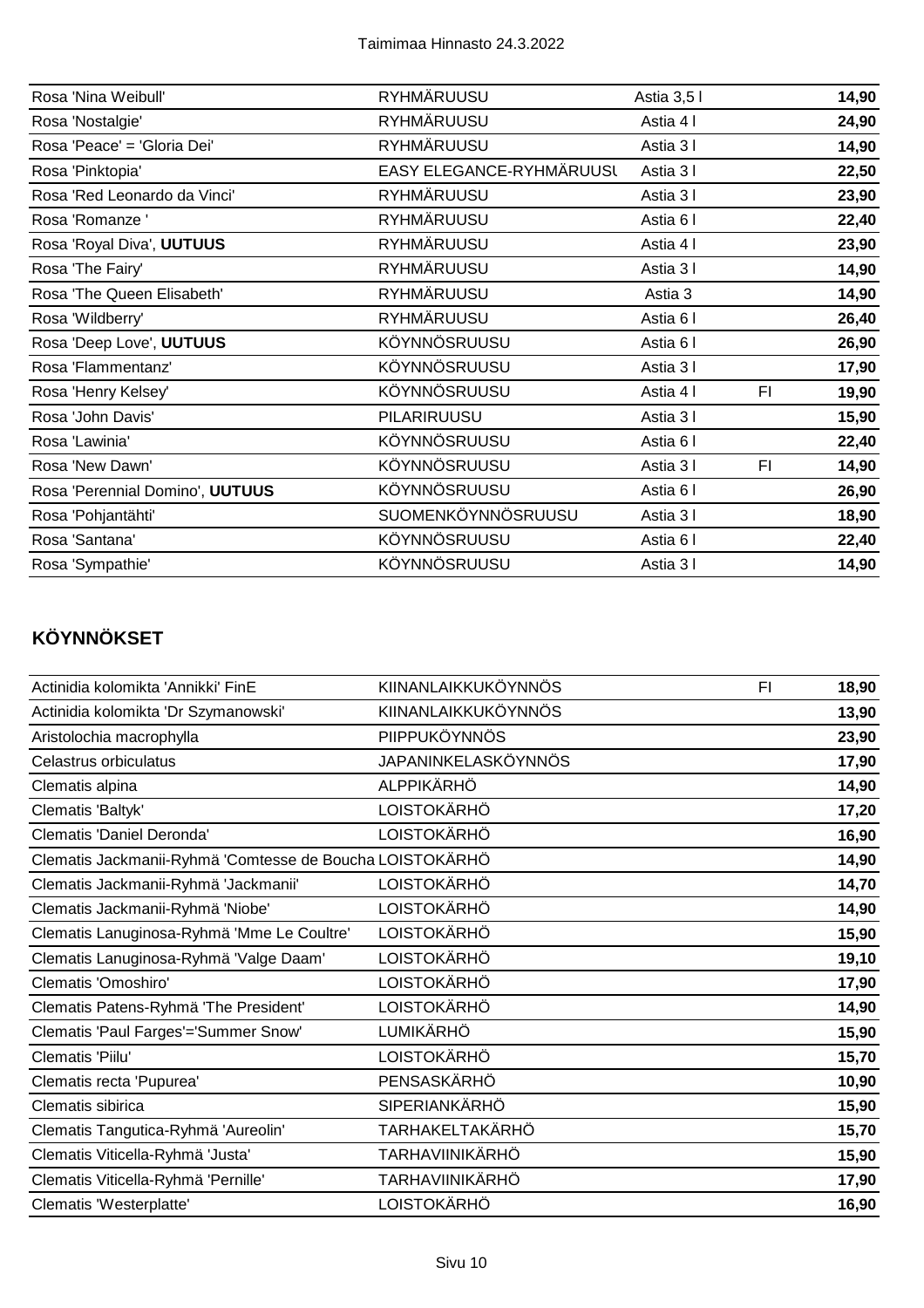| Clematis 'Xerxes'                     | LOISTOKÄRHÖ               |         |    | 17,90 |
|---------------------------------------|---------------------------|---------|----|-------|
| Fallopia baldschuanica                | <b>MUURITATAR</b>         |         |    | 11,90 |
| Hedera hibernica                      | <b>MURATTI</b>            |         | FI | 13,50 |
| Humulus lupulus 'Hersbrucker'         | HUMALA, emilajike         |         |    | 26,90 |
| Humulus lupulus 'Magnum'              | HUMALA, emilajike         |         |    | 18,50 |
| Humulus lupulus 'Nordbrau'            | HUMALA, emilajike         |         |    | 9,90  |
| Hydrangea anomala subsp. petiolaris   | KÖYNNÖSHORTENSIA          | 60-80   |    | 27,90 |
| Hydrangea anomala subsp. petiolaris   | <b>KÖYNNÖSHORTENSIA</b>   | 100-120 |    | 31,90 |
| Lonicera caprifolium                  | TUOKSUKÖYNNÖSKUUSAMA      |         | FI | 15,90 |
| Lonicera x brownii 'Dropmore Scarlet' | TULIKUUSAMA               |         |    | 12,90 |
| Lonicera x heckrottii                 | KOREAKÖYNNÖSKUUSAMA       |         | FI | 15,90 |
| Lonicera x tellmanniana               | KULTAKÖYNNÖSKUUSAMA       |         | FI | 15,90 |
| Parthenocissus inserta                | SÄLEIKKÖVILLIVIINI        |         | FI | 12,90 |
| Parthenocissus quinquefolia           | <b>IMUKÄRHIVILLIVIINI</b> |         | F1 | 13,50 |
| Vitis amurensis                       | <b>AMURINVIINI</b>        |         | FI | 15,60 |

## **HEDELMÄPUUT**

| Ficus carica                                              | <b>AITOVIIKUNA</b>           | runko 50     |                | 34,90 |
|-----------------------------------------------------------|------------------------------|--------------|----------------|-------|
| Ficus carica                                              | <b>AITOVIIKUNA</b>           | <b>JUMBO</b> |                | 96,90 |
| Malus 'Arbat'                                             | PILARIOMENAPUU               |              | F <sub>1</sub> | 39,90 |
| Malus 'Baiba'                                             | PILARIOMENAPUU               |              | F <sub>1</sub> | 39,90 |
| Malus 'Dzin'                                              | PILARIOMENAPUU               |              | F <sub>1</sub> | 39,90 |
| Malus domestica 'Antonovka'                               | OMENAPUU                     | rym 6-8      | F1             | 98,90 |
| Malus domestica 'Astrakan Gyllenkrok                      | OMENAPUU                     |              | F <sub>1</sub> | 36,20 |
| Malus domestica 'Astrakan Gyllenkrok                      | OMENAPUU                     | rym 6-8      | F1             | 98,90 |
| Malus domestica 'Belfleur Kitaika'                        | OMENAPUU                     | rym 6-8      | FI.            | 98,90 |
| Malus domestica 'Bergius'                                 | OMENAPUU                     |              | F <sub>1</sub> | 36,20 |
| Malus domestica 'Borgovskoje'                             | OMENAPUU                     |              | F <sub>1</sub> | 44,90 |
| Malus domestica 'Dace'                                    | OMENAPUU                     | rym 6-8      | FI             | 98,90 |
| Malus domestica 'Grenman'                                 | OMENAPUU                     | rym 6-8      | F1             | 98,90 |
| Malus domestica 'Jättimelba'                              | OMENAPUU                     |              | F1             | 36,20 |
| Malus domestica 'Jättimelba'                              | OMENAPUU (HILLITTYKASVUINEN) |              | FI             | 46,90 |
| Malus domestica 'Keltakaneli'                             | OMENAPUU                     | rym 6-8      | FI             | 98,90 |
| Malus domestica 'Kovalenkovskoje'                         | OMENAPUU                     |              | FI.            | 34,90 |
| Malus domestica 'Moskovan Päärynäomena'                   | OMENAPUU                     | rym 6-8      | F <sub>1</sub> | 98,90 |
| Malus domestica 'Narodnoje'                               | OMENAPUU                     |              | F1             | 44,90 |
| Malus domestica 'Perheomenapuu'                           | OMENAPUU                     | 3 lajiketta  | F1             | 62,90 |
| Malus domestica 'Perheomenapuu'                           | OMENAPUU (HILLITTYKASVUINE   | 3 lajiketta  | FI.            | 73,90 |
| Malus domestica 'Petteri'                                 | OMENAPUU                     |              | F <sub>1</sub> | 36,20 |
| Malus domestica 'Petteri'                                 | OMENAPUU (HILLITTYKASVUINEN) |              | F1             | 46,90 |
| Malus domestica 'Punakaneli'                              | OMENAPUU                     |              | F <sub>1</sub> | 36,20 |
| Malus domestica 'Punakaneli'                              | OMENAPUU (HILLITTYKASVUINEN) |              | F <sub>l</sub> | 40,90 |
| Malus domestica 'Punaposki' syn. 'Krasnoje Rann: OMENAPUU |                              |              | F <sub>1</sub> | 36,20 |
| Malus domestica 'Sariola'                                 | OMENAPUU                     |              | F1             | 40,60 |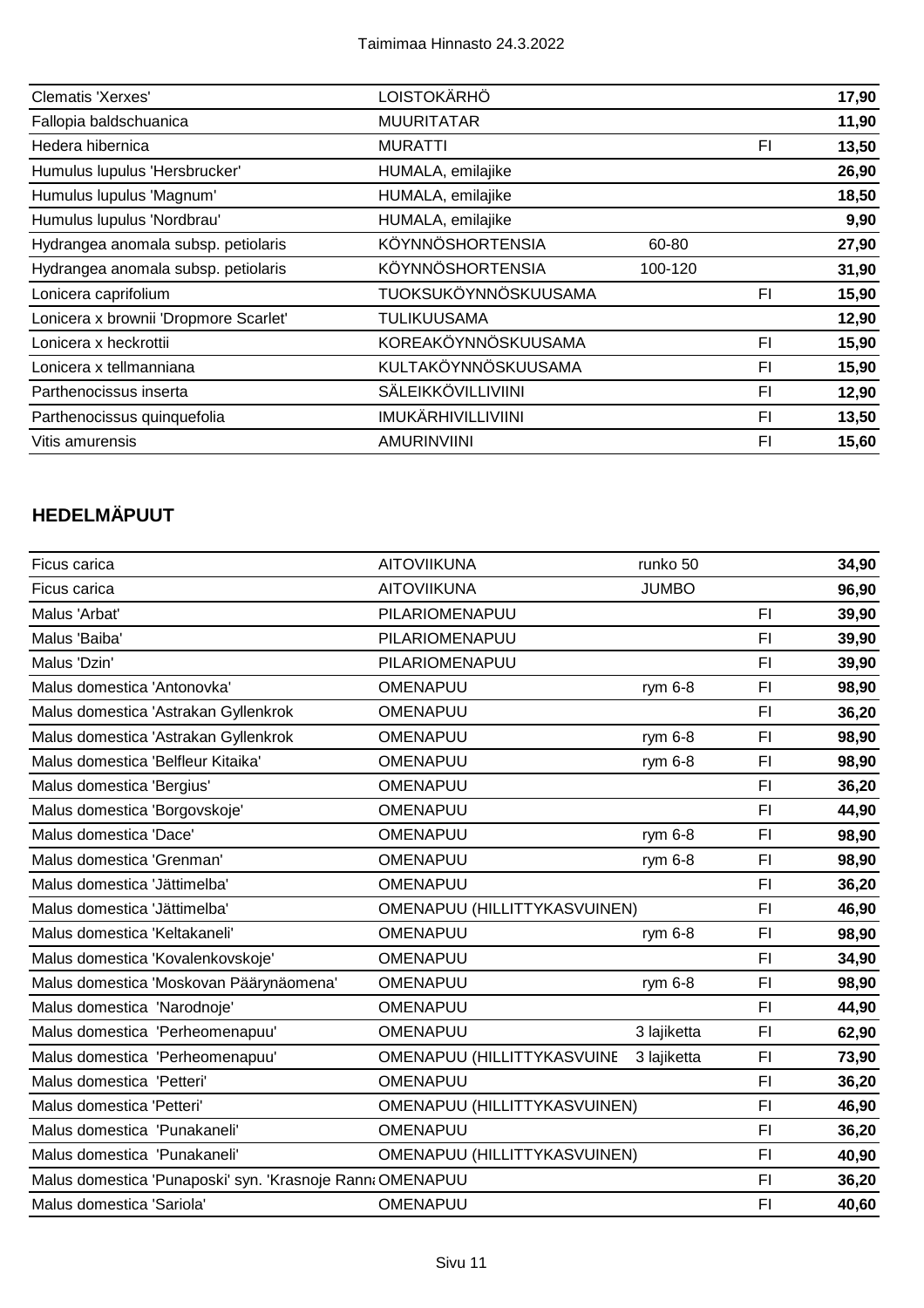| Malus domestica 'Sariola'                                        | OMENAPUU                          | rym $6-8$    | FI.            | 98,90 |
|------------------------------------------------------------------|-----------------------------------|--------------|----------------|-------|
| Malus domestica 'Sokerimiron'                                    | OMENAPUU (HILLITTYKASVUINEN)      |              | F1             | 39,90 |
| Malus domestica 'Sokerimiron'                                    | <b>OMENAPUU</b>                   | rym 6-8      | FI             | 98,90 |
| Malus domestica 'Tohoku'                                         | OMENAPUU                          |              | FI             | 42,60 |
| Malus domestica 'Valkeakuulas'                                   | OMENAPUU                          |              | F1             | 36,20 |
| Malus domestica 'Valkeakuulas'                                   | OMENAPUU (HILLITTYKASVUINEN)      |              | FI             | 40,90 |
| Malus domestica 'Viurilan Ananas'                                | OMENAPUU                          |              | F1             | 36,20 |
| Morus alba                                                       | VALKOMULPERI                      | 120-140      |                | 24,90 |
| Prunus avium 'Lapins'                                            | MAKEAKIRSIKKA (HILLITTYKASVUINEN) |              |                | 42,90 |
| Prunus avium 'Leningradin musta'                                 | MAKEAKIRSIKKA (HILLITTYKASVUINEN) |              | FI             | 42,90 |
| Prunus avium 'Meelika'                                           | MAKEAKIRSIKKA (HILLITTYKASVUINEN) |              | FI             | 42,90 |
| Prunus avium 'Stella'                                            | MAKEAKIRSIKKA (HILLITTYKASVUINEN) |              |                | 42,90 |
| Prunus avium 'Viljandin Makea'                                   | MAKEAKIRSIKKA (HILLITTYKASVUINEN) |              | <b>FI</b>      | 42,90 |
| Prunus cerasifera 'Hollywood'                                    | KIRSIKKALUUMU                     |              |                | 21,90 |
| Prunus cerasifera 'Pissardii' x Prunus ussuriensis KIRSIKKALUUMU |                                   | pensasmainen |                | 29,90 |
| Prunus cerasus 'Fanal'                                           | <b>HAPANKIRSIKKA</b>              |              | F1             | 37,70 |
| Prunus cerasus 'Fanal'                                           | <b>HAPANKIRSIKKA</b>              | rym 6-8      | FI             | 98,90 |
| Prunus cerasus 'Huvimaja'                                        | <b>HAPANKIRSIKKA</b>              |              | FI             | 37,70 |
| Prunus cerasus 'Latvian Matala'                                  | <b>HAPANKIRSIKKA</b>              | rym 6-8      | FI             | 98,90 |
| Prunus cerasus 'Suklaakirsikka'                                  | HAPANKIRSIKKA (PENSAS)            |              | FI             | 30,90 |
| Prunus cerasus 'Schedraja, 'Pohjolan Helmi'                      | PENSASKIRSIKKA                    |              | F1             | 30,90 |
| Prunus cerasus 'Varjomorelli'                                    | <b>HAPANKIRSIKKA</b>              | rym $6-8$    | F1             | 98,90 |
| Prunus domestica 'Delikatnaja'                                   | <b>LUUMU</b>                      |              | FI             | 39,90 |
| Prunus domestica 'Parikkalan Tummaluumu'                         | <b>LUUMU</b>                      | rym 6-8      | FI             | 98,90 |
| Prunus domestica 'Victoria'                                      | LUUMU                             |              | F1             | 39,90 |
| Prunus dom. subsp. insititia 'Voitto'                            | KELTAKRIIKUNA                     |              | FI             | 49,90 |
| Prunus dom. subsp. insititia 'Wilma'                             | KELTAKRIIKUNA                     | rym 6-8      | F1             | 98,90 |
| Prunus persica 'Melred'                                          | PERSIKKA (KÄÄPIÖKASVUINEN)        |              |                | 59,90 |
| Prunus tomentosa 'Lumikki'                                       | NUKKAKIRSIKKA (PUU)               |              | FI.            | 37,70 |
| Pyrus communis 'Aunen Päärynä'                                   | PÄÄRYNÄ                           | rym 6-8      | F <sub>l</sub> | 98,90 |
| Pyrus communis 'Kafedralnaja'                                    | PÄÄRYNÄ                           |              | FI             | 40,90 |
| Pyrus communis 'Lück'                                            | PÄÄRYNÄ                           | rym 6-8      | FI             | 98,90 |
| Pyrus communis 'Pepi'                                            | PÄÄRYNÄ (HILLITTYKASVUINEN)       |              | FI             | 41,90 |
| Pyrus communis 'Perhepäärynä'                                    | PÄÄRYNÄ                           |              | FI             | 67,90 |

#### **MARJAKASVIT**

| Amelanchier alnifolia 'Northline'       | <b>MARJATUOMIPIHLAJA</b>    |    | 18,90 |
|-----------------------------------------|-----------------------------|----|-------|
| Amelanchier alnifolia 'Northline'       | MARJATUOMIPIHLAJA RUNKO     | FI | 58,90 |
| Amelanchier alnifolia 'Smoky'           | <b>MARJATUOMIPIHLAJA</b>    |    | 18,90 |
| Amelanchier alnifolia 'Smoky'           | MARJATUOMIPIHLAJA RUNKO     | FI | 58,90 |
| Amelanchier canadensis 'Prince William' | <b>KANADANTUOMIPIHLAJA</b>  |    | 26,90 |
| Aronia mitschurinii 'Viking'            | MARJA-ARONIA                | FI | 12,90 |
| Chaenomeles japonica 'Sirius' FinE      | <b>JAPANINRUUSUKVITTENI</b> | FI | 14,50 |
| Fragaria x ananassa 'Bounty'            | MANSIKKA (10 kpl)           | FI | 17,90 |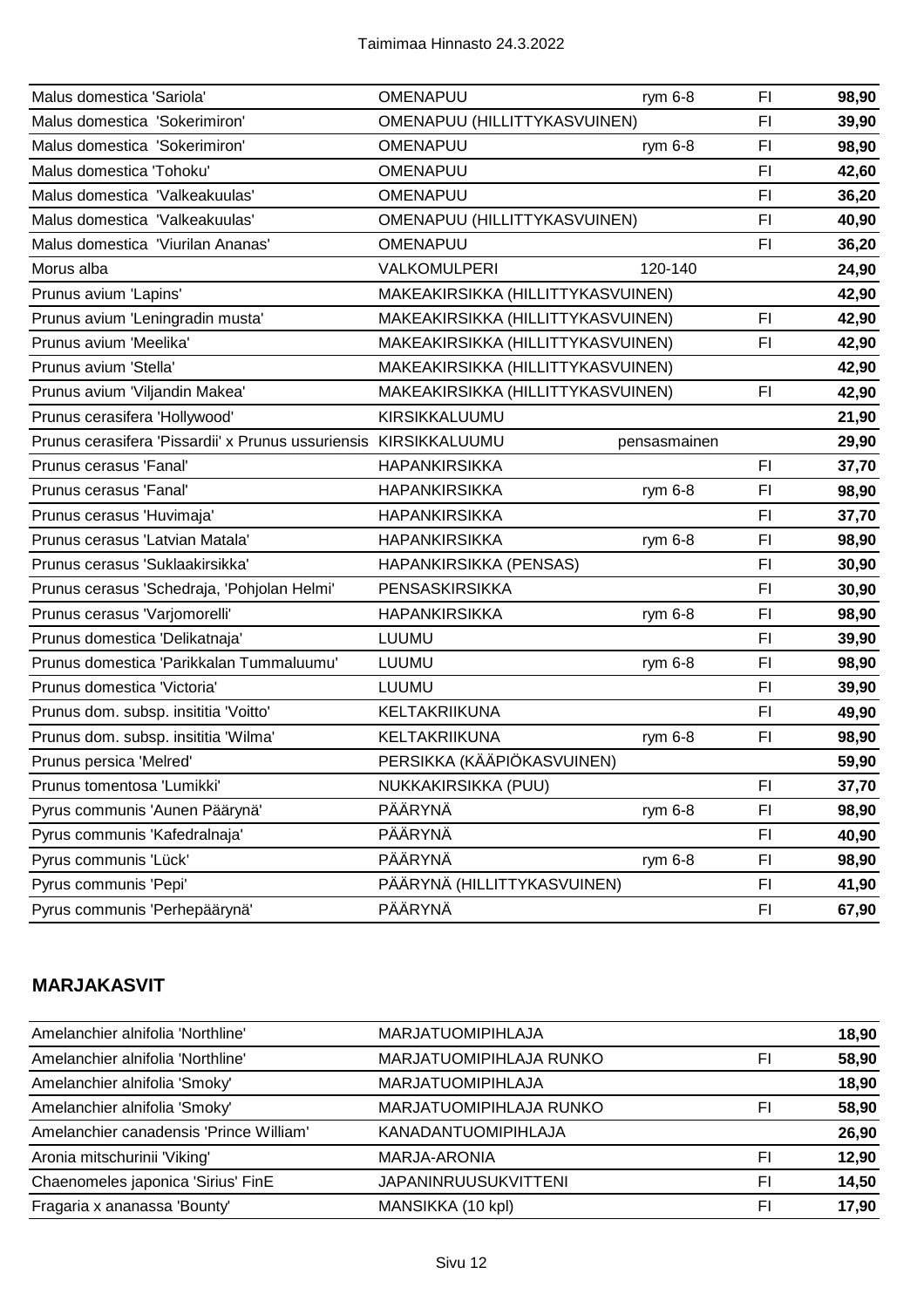| Fragaria x ananassa 'Fresca'                                       | JATKUVASATOINEN PARVEKEMANSIKKA   |              | FI             | 3,70  |
|--------------------------------------------------------------------|-----------------------------------|--------------|----------------|-------|
| Fragaria x ananassa 'Honeyoe'                                      | MANSIKKA (10 kpl)                 |              | F1             | 17,90 |
| Fragaria x ananassa 'Jonsok'                                       | MANSIKKA (10 kpl)                 |              | F1             | 17,90 |
| Fragaria x ananassa 'Lumotar'                                      | MANSIKKA (10 kpl)                 |              | F1             | 17,90 |
| Fragaria x ananassa 'Malwina'                                      | MANSIKKA (10 kpl)                 |              | FI             | 17,90 |
| Fragaria x ananassa 'Mara des Bois'                                | JATKUVASATOINEN PARVEKEMANSIKKA   |              | F1             | 3,70  |
| Fragaria x ananassa 'Perhemansikka'                                | <b>MANSIKKA</b>                   | <b>JUMBO</b> | FI             | 13,90 |
| Fragaria x ananassa 'Pink Summer Breeze'                           | JATKUVASATOINEN PARVEKEMANSIKKA   |              |                | 3,70  |
| Fragaria x ananassa 'Polka'                                        | MANSIKKA (10 kpl)                 |              | F1             | 17,90 |
| Fragaria x ananassa 'Rondo'                                        | JATKUVASATOINEN MANSIKKA          | <b>JUMBO</b> | F1             | 11,90 |
| Fragaria x ananassa 'Rondo'                                        | JATKUVASATOINEN MANSIKKA (10 kpl) |              | FI             | 19,90 |
| Fragaria vesca                                                     | <b>AHOMANSIKKA</b>                |              | F1             | 4,90  |
| Fragaria vesca var. Semperflorens 'Alexandria'                     | KUUKAUSIMANSIKKA                  |              |                | 4,90  |
| Fragaria vesca var. Semperflorens 'Alpine Yellow' KUUKAUSIMANSIKKA |                                   |              |                | 4,90  |
| Fragaria vesca var. semperflorens 'Semperflorens KUUKAUSIMANSIKKA  |                                   |              | F <sub>l</sub> | 3,70  |
| Hippophae rhamnoides 'Kulta'                                       | TYRNI (TYTTÖ)                     |              | F1             | 28,90 |
| Hippophae rhamnoides 'Tarmo'                                       | <b>TYRNI (POIKA)</b>              |              | F1             | 28,90 |
| Hippophae rhamnoides 'Terhi'                                       | TYRNI (TYTTÖ)                     |              | F1             | 29,30 |
| Lonicera caerulea var. kamtschatica 'Duet'                         | MAKEASINIKUUSAMA                  |              | F1             | 13,60 |
| Lonicera caerulea var. kamtschatica 'Sinoglaska'                   | MAKEASINIKUUSAMA                  |              | F1             | 13,60 |
| Prunus cerasifera 'Hollywood'                                      | KIRSIKKALUUMU                     |              |                | 21,90 |
| Rheum x hybridum 'Victoria'                                        | <b>TARHARAPARPERI</b>             |              | F <sub>l</sub> | 11,50 |
| Rheum x hybridum 'Red Champagne'                                   | <b>TARHARAPARPERI</b>             |              |                | 11,90 |
| Ribes nigrum 'Big Ben'                                             | <b>MUSTAHERUKKA</b>               |              | F <sub>1</sub> | 12,90 |
| Ribes nigrum 'Marski'                                              | <b>MUSTAHERUKKA</b>               |              | F <sub>l</sub> | 12,90 |
| Ribes nigrum 'Mikael'                                              | <b>MUSTAHERUKKA</b>               | <b>ILONA</b> | FI             | 13,90 |
| Ribes nigrum 'Mortti'                                              | <b>MUSTAHERUKKA</b>               |              | F1             | 11,50 |
| Ribes nigrum 'Mortti'                                              | MUSTAHERUKKA RUNKOMAINE           | runko 80     | F1             | 35,50 |
| Ribes nigrum 'Pohjan Jätti'                                        | <b>MUSTAHERUKKA</b>               | <b>ILONA</b> | FI.            | 13,90 |
| Ribes nigrum 'Titania'                                             | <b>MUSTAHERUKKA</b>               |              |                | 14,90 |
| Ribes nigrum 'Titania'                                             | MUSTAHERUKKA RUNKOMAINE           | runko 80     |                | 29,90 |
| Ribes nigrum 'Vilma'                                               | <b>VIHERHERUKKA</b>               | <b>ILONA</b> | FI             | 13,90 |
| Ribes rubrum 'Aili '                                               | VAAL.PUN.HERUKKA                  | <b>ILONA</b> | F1             | 13,90 |
| Ribes rubrum 'Aili'                                                | VAAL.PUNAHERUKKA RUNKOM/          | runko 80     | FI             | 35,50 |
| Ribes rubrum 'Katri'                                               | PUNAHERUKKA                       | <b>ILONA</b> | FI             | 13,90 |
| Ribes rubrum 'Katri'                                               | PUNAHERUKKA RUNKOMAINEN           | runko 80     | F1             | 34,10 |
| Ribes rubrum 'Punahilkka'                                          | PUNAHERUKKA                       | <b>ILONA</b> | FI             | 15,50 |
| Ribes rubrum 'Punahilkka'                                          | PUNAHERUKKA RUNKOMAINEN           | runko 80     | FI             | 37,90 |
| Ribes rubrum 'Rovada'                                              | PUNAHERUKKA                       |              | F <sub>l</sub> | 11,20 |
| Ribes rubrum 'Lepaan Valkea'                                       | <b>VALKOHERUKKA</b>               | <b>ILONA</b> | FI             | 13,90 |
| Ribes rubrum 'Valkoinen Suomalainen'                               | VALKOHERUKKA RUNKOMAINEI          | runko 80     | FI             | 34,10 |
| Ribes uva-crispa 'Hinnonmäen keltainen'                            | <b>KARVIAINEN</b>                 | <b>ILONA</b> | F <sub>1</sub> | 13,50 |
| Ribes uva-crispa 'Houghton'                                        | <b>VUORISTOKARVIAINEN</b>         |              | F <sub>1</sub> | 11,50 |
| Ribes uva-crispa 'Invicta'                                         | <b>KARVIAINEN</b>                 | runko 80     |                | 26,90 |
| Ribes uva-crispa 'Lepaan punainen'                                 | <b>KARVIAINEN</b>                 | <b>ILONA</b> | F <sub>1</sub> | 13,50 |
| Ribes uva-crispa 'Lepaan punainen'                                 | KARVIAINEN RUNKOMAINEN            | runko 90     | FI             | 36,90 |
|                                                                    |                                   |              |                |       |